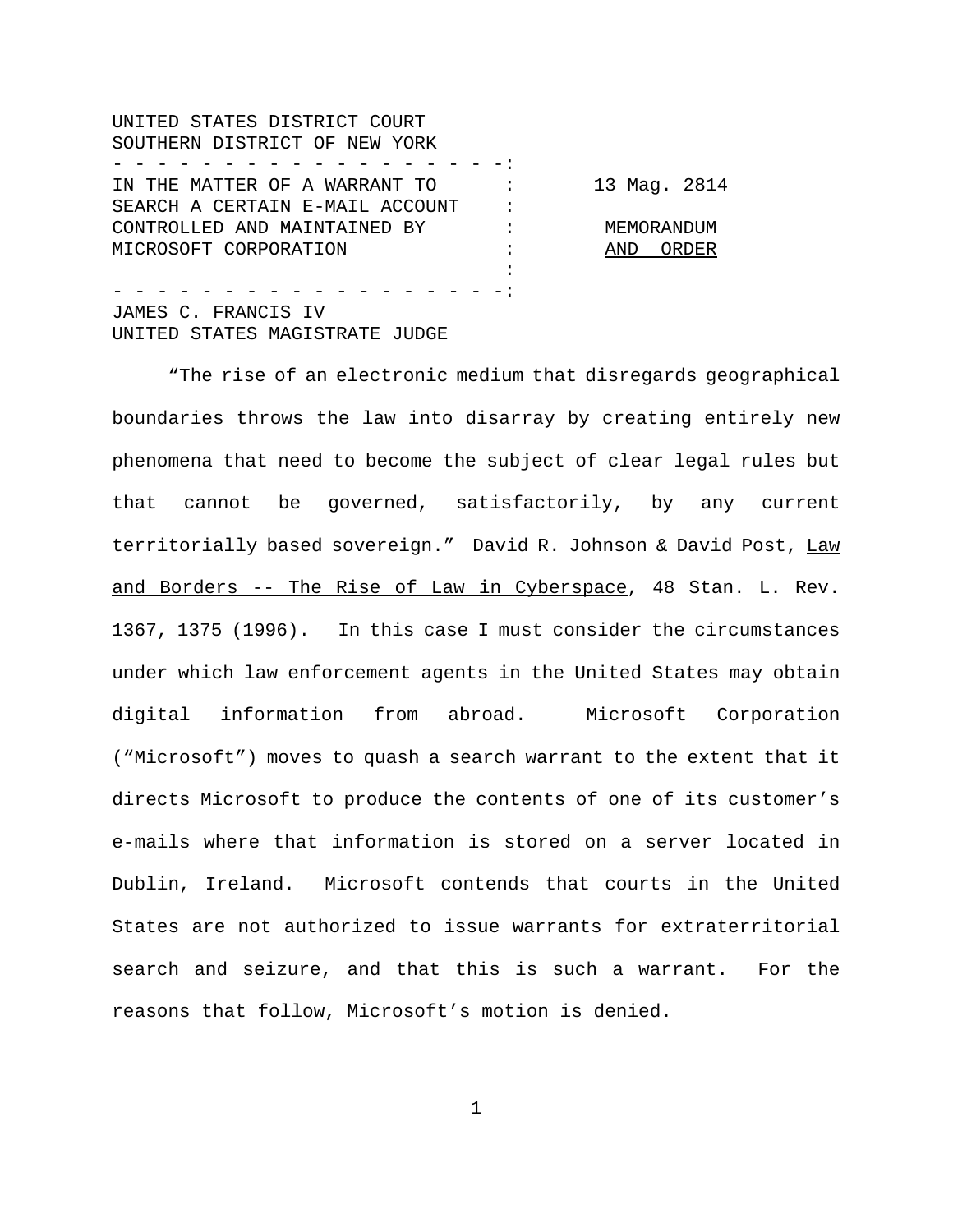#### Background

Microsoft has long owned and operated a web-based e-mail service that has existed at various times under different internet domain names, including Hotmail.com, MSN.com, and Outlook.com. (Declaration of A.B. dated Dec. 17, 2013 ("A.B. Decl."),  $\P(3).$ <sup>1</sup> Users of a Microsoft e-mail account can, with a user name and a password, send and receive email messages as well as store messages in personalized folders. (A.B. Decl., ¶ 3). E-mail message data include both content information (the message and subject line) and non-content information (such as the sender address, the recipient address, and the date and time of transmission). (A.B. Decl., ¶ 4).

 Microsoft stores e-mail messages sent and received by its users in its datacenters. Those datacenters exist at various locations both in the United States and abroad, and where a particular user's information is stored depends in part on a phenomenon known as "network latency"; because the quality of service decreases the farther a user is from the datacenter where his account is hosted, efforts are made to assign each account to the closest datacenter. (A.B. Decl., ¶ 6). Accordingly, based on

<sup>1</sup> Pursuant to an application by Microsoft, certain information that is commercially sensitive, including the identity of persons who submitted declarations, has been redacted from public filings.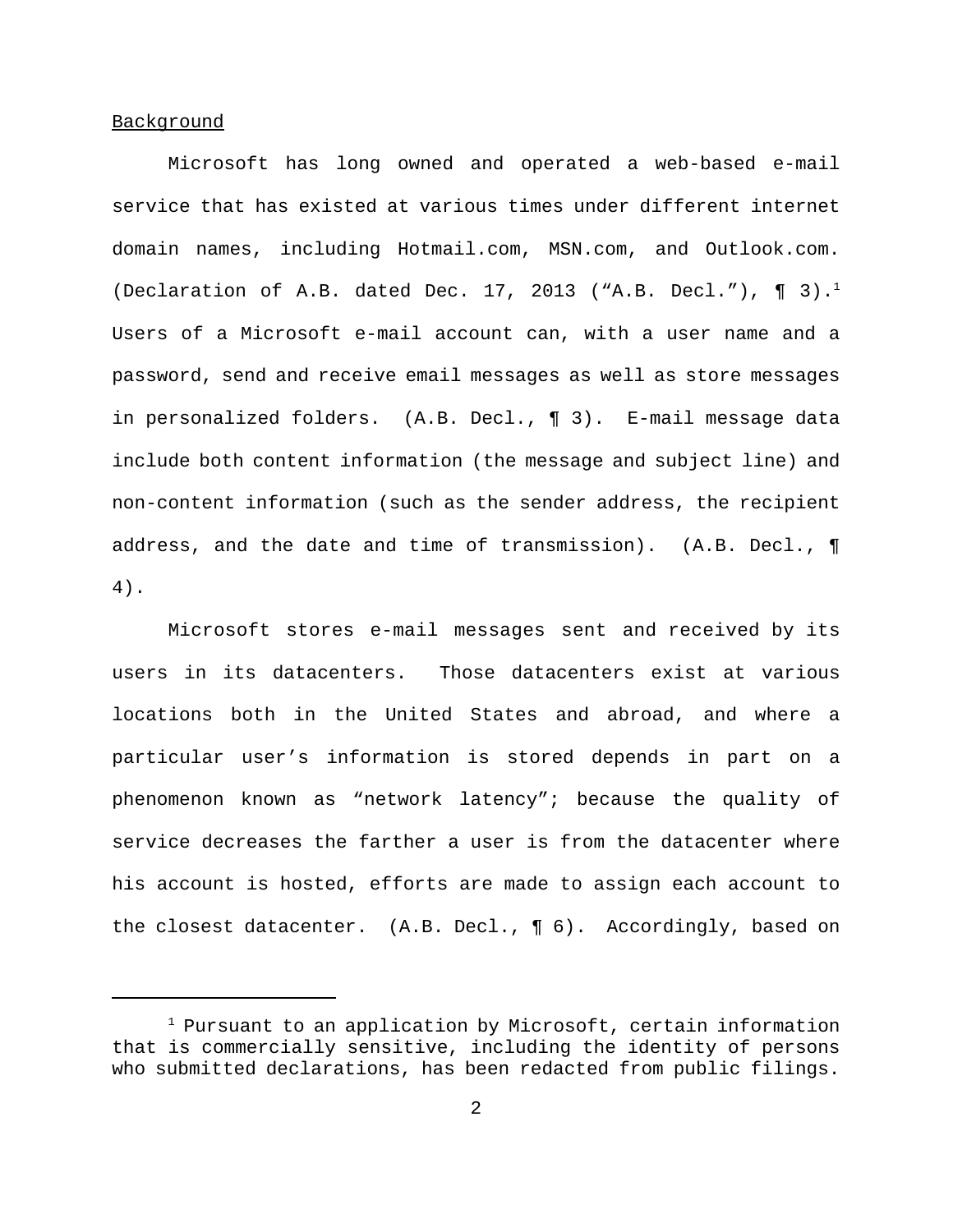the "country code" that the customer enters at registration, Microsoft may migrate the account to the datacenter in Dublin. (A.B. Decl., ¶ 7). When this is done, all content and most noncontent information associated with the account is deleted from servers in the United States. (A.B. Decl., ¶ 7).

The non-content information that remains in the United States when an account is migrated abroad falls into three categories. First, certain non-content information is retained in a data warehouse in the United States for testing and quality control purposes. (A.B. Decl., ¶ 10). Second, Microsoft retains "address book" information relating to certain web-based e-mail accounts in an "address book clearing house." (A.B. Decl., ¶ 10). Finally, certain basic non-content information about all accounts, such as the user's name and country, is maintained in a database in the United States. (A.B. Decl., ¶ 10).

On December 4, 2013, in response to an application by the United States, I issued the search warrant that is the subject of the instant motion. That warrant authorizes the search and seizure of information associated with a specified web-based e-mail account that is "stored at premises owned, maintained, controlled, or operated by Microsoft Corporation, a company headquartered at One Microsoft Way, Redmond, WA." (Search and Seizure Warrant ("Warrant"), attached as Exh. 1 to Declaration of C.D. dated Dec.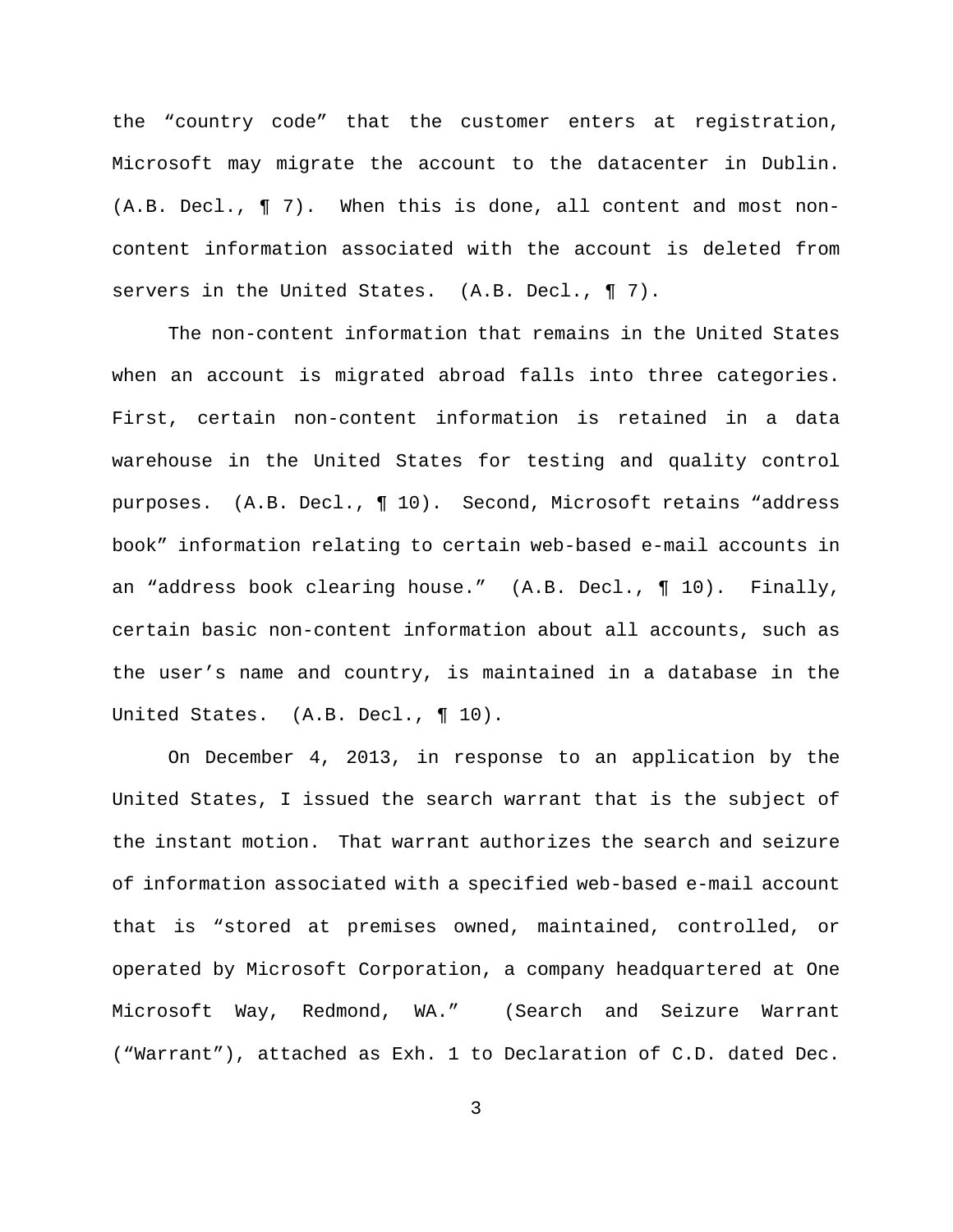17, 2013 ("C.D. Decl."), Attachment A). The information to be disclosed by Microsoft pursuant to the warrant consists of:

a. The contents of all e-mails stored in the account, including copies of e-mails sent from the account;

b. All records or other information regarding the identification of the account, to include full name, physical address, telephone numbers and other identifiers, records of session times and durations, the date on which the account was created, the length of service, the types of service utilized, the IP address used to register the account, log-in IP addresses associated with session times and dates, account status, alternative e-mail addresses provided during registration, methods of connecting, log files, and means and sources of payment (including any credit or bank account number);

c. All records or other information stored by an individual using the account, including address books, contact and buddy lists, pictures, and files;

d. All records pertaining to communications between MSN . . . and any person regarding the account, including contacts with support services and records of actions taken.

(Warrant, Attachment C,  $\P$  I(a)-(d)).

It is the responsibility of Microsoft's Global Criminal Compliance ("GCC") team to respond to a search warrant seeking stored electronic information. (C.D. Decl., ¶ 3). Working from offices in California and Washington, the GCC team uses a database program or "tool" to collect the data. (C.D. Decl., ¶¶ 3, 4). Initially, a GCC team member uses the tool to determine where the data for the target account is stored and then collects the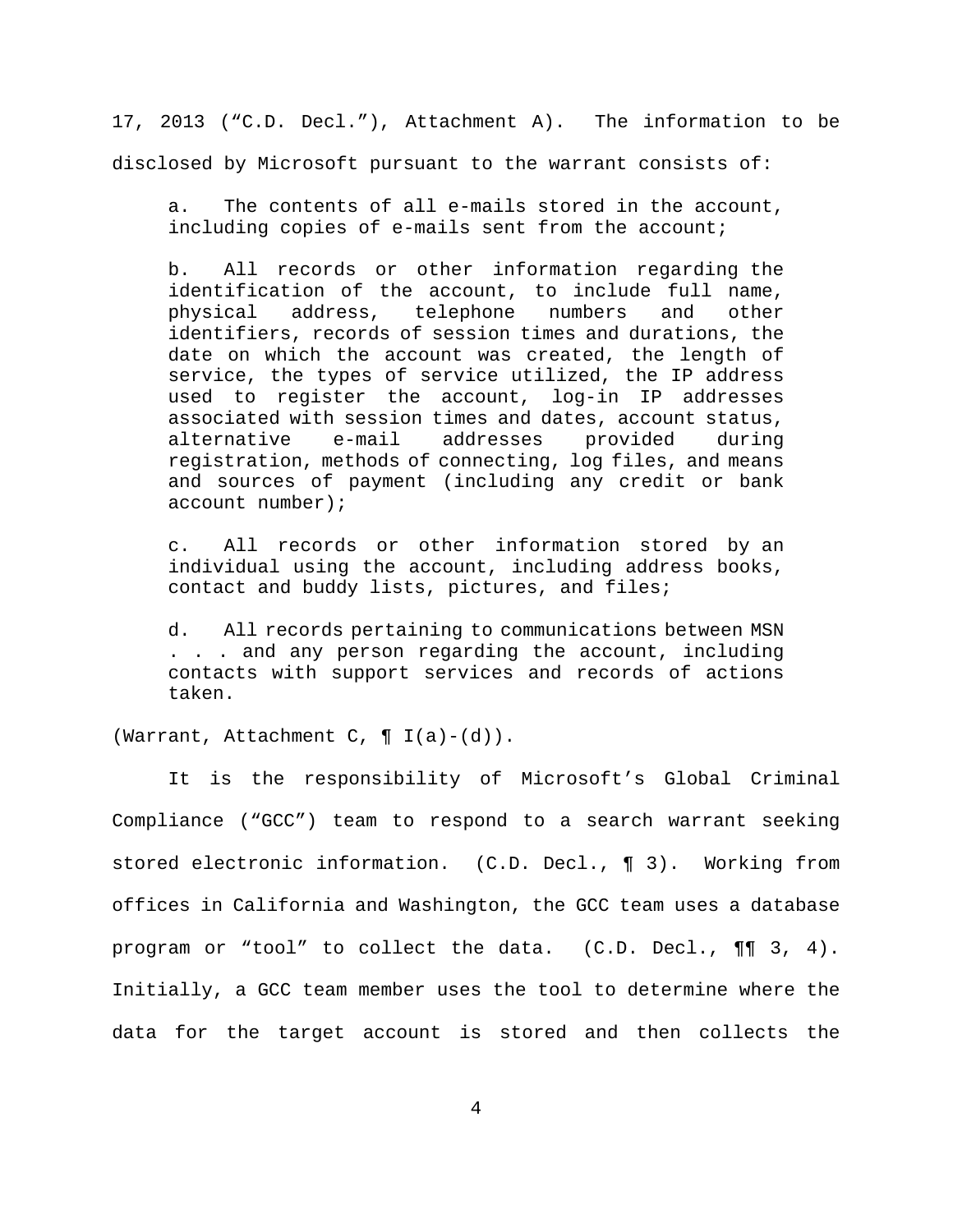information remotely from the server where the data is located, whether in the United States or elsewhere.  $(C.D. Decl., \P\P S, 6)$ .

In this case, Microsoft complied with the search warrant to the extent of producing the non-content information stored on servers in the United States. However, after it determined that the target account was hosted in Dublin and the content information stored there, it filed the instant motion seeking to quash the warrant to the extent that it directs the production of information stored abroad.

### Statutory Framework

The obligation of an Internet Service Provider ("ISP") like Microsoft to disclose to the Government customer information or records is governed by the Stored Communications Act (the "SCA"), passed as part of the Electronic Communications Privacy Act of 1986 (the "ECPA") and codified at 18 U.S.C. §§ 2701-2712. That statute authorizes the Government to seek information by way of subpoena, court order, or warrant. The instrument law enforcement agents utilize dictates both the showing that must be made to obtain it and the type of records that must be disclosed in response.

First, the Government may proceed upon an "administrative subpoena authorized by a Federal or State statute or a Federal or State grand jury or trial subpoena."  $18 \text{ U.S.C.}$   $\frac{8}{2703(b)(1)(B)(i)}$ . In response, the service provider must produce (1) basic customer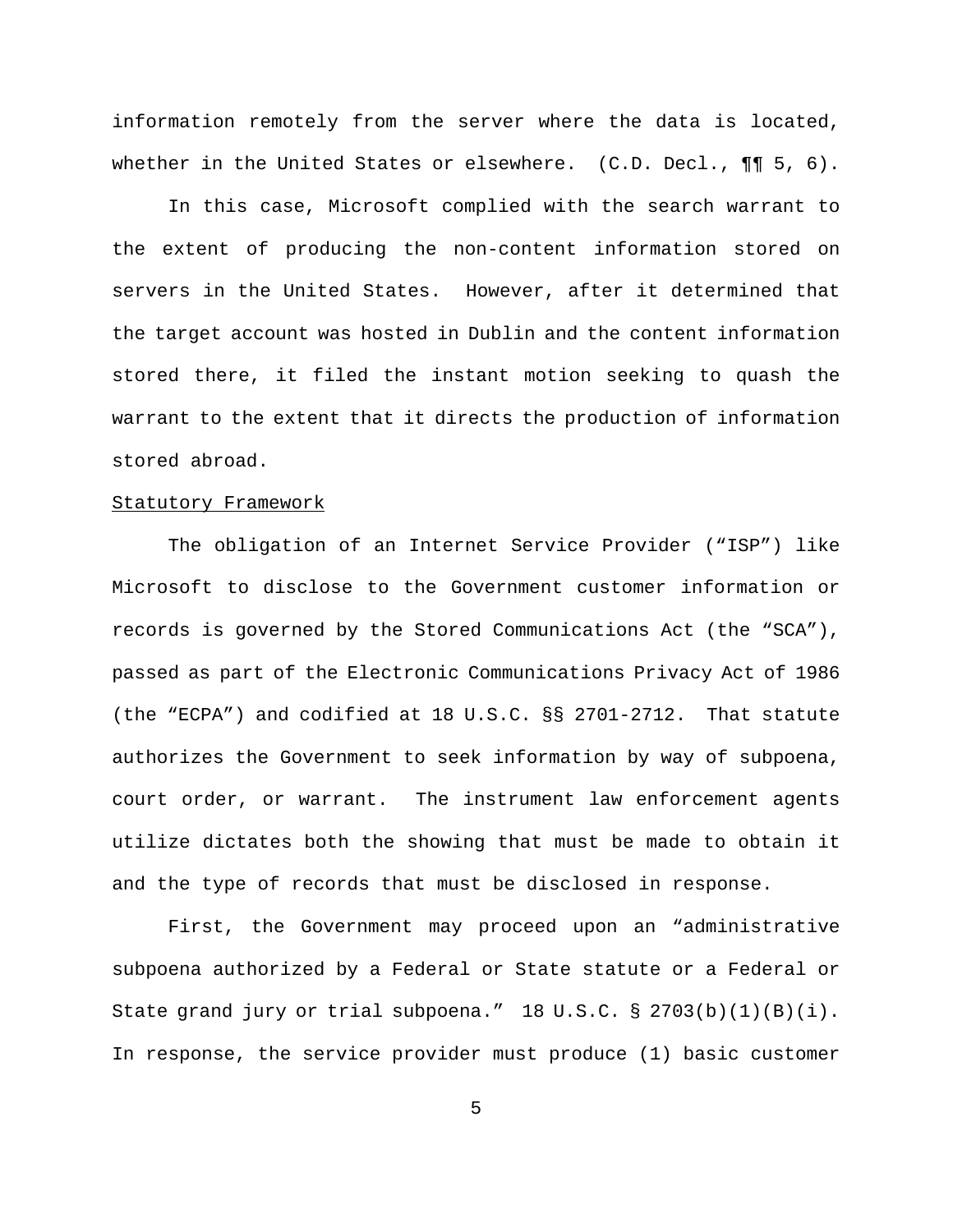information, such as the customer's name, address, Internet Protocol connection records, and means of payment for the account, 18 U.S.C. § 2703(c)(2); unopened e-mails that are more than 180 days old, 18 U.S.C. § 2703(a); and any opened e-mails, regardless of age, 18 U.S.C. §§  $2703(b)(1)(B)(i).<sup>2</sup>$  The usual standards for

Likewise, it is not necessary to determine whether Microsoft

 $2$  The distinction between opened and unopened e-mail does not appear in the statute. Rather, it is the result of interpretation of the term "electronic storage," which affects whether the content of an electronic communication is subject to rules for a provider of electronic communications service ("ECS"), 18 U.S.C. § 2703(a), or those for a provider of remote computing service ("RCS"), 18 U.S.C. § 2703(b). The SCA regulates the circumstances under which "[a] governmental entity may require the disclosure by a provider of electronic communication service of the contents of a wire or electronic communication [] that is in electronic storage in an electronic communications system . . . . " 18 U.S.C. § 2703(a). "Electronic storage" is in turn defined as "(A) any temporary intermediate storage of a wire or electronic communication incidental to the electronic transmission thereof; and (B) any storage of such communication by an electronic communication service for the purposes of backup protection of such communication." 18 U.S.C. § 2510(17). While most courts have held that an e-mail is no longer in electronic storage once it has been opened by the recipient, see, e.g., Crispin v. Christian Audigier, Inc., 717 F. Supp. 2d 965, 987 (C.D. Cal. 2010); United States v. Weaver, 636 F. Supp. 2d 769, 771-73 (C.D. Ill. 2009); see also Owen S. Kerr, A User's Guide to the Stored Communications Act, and a Legislator's Guide to Amending It, 72 Geo. Wash. L. Rev. 1208, 1216 (2004) (hereinafter A User's Guide) ("The traditional understanding has been that a copy of an opened e-mail sitting on a server is protected by the RCS rules, not the ECS rules"), the Ninth Circuit has instead focused on whether "the underlying message has expired in the normal course," Theofel v. Farley-Jones, 359 F.3d 1066, 1076 (9th Cir. 2004); see also id. at 1077 ("[W]e think that prior access is irrelevant to whether the messages at issue were in electronic storage."). Resolution of this debate is unnecessary for purposes of the issue before me.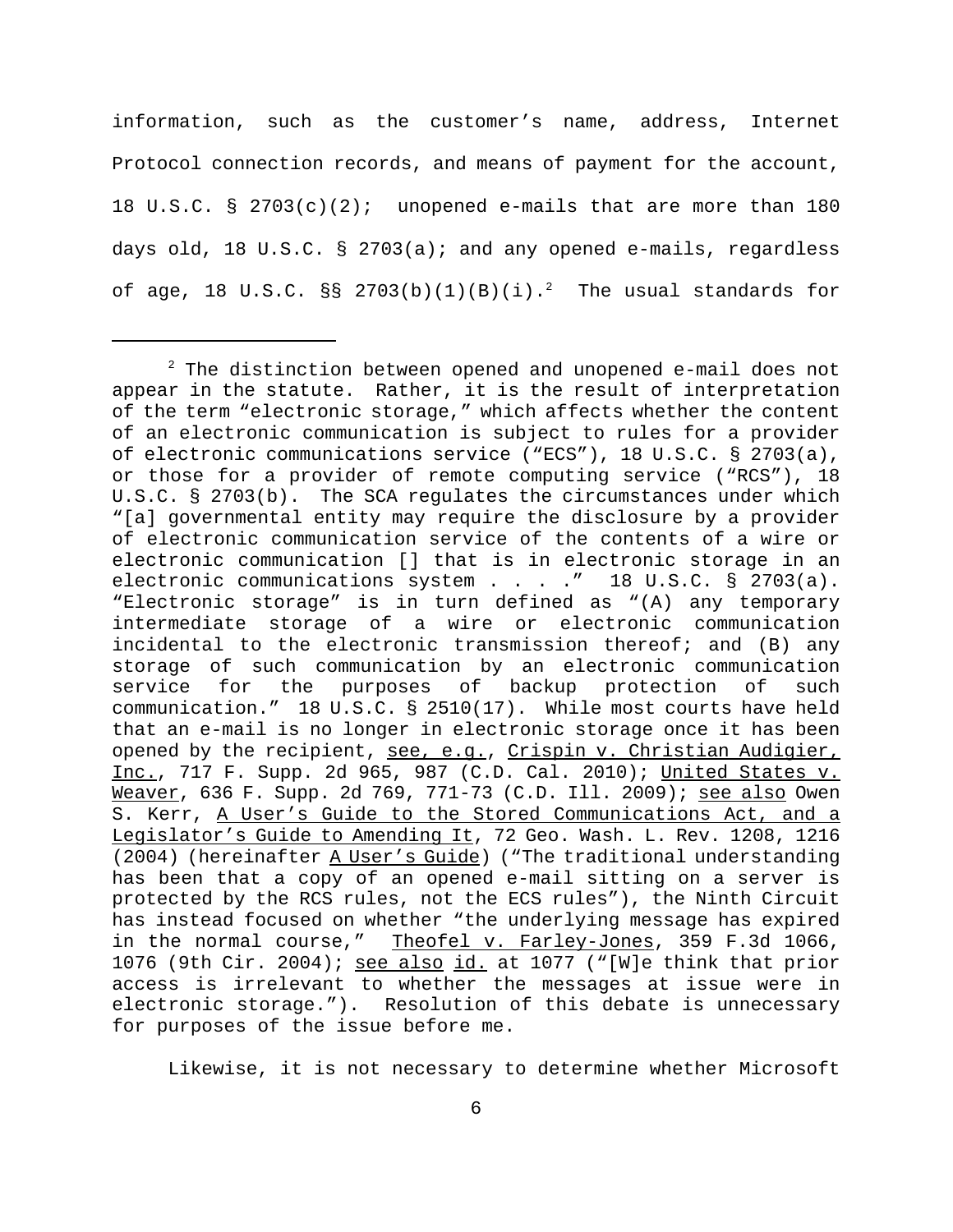issuance of compulsory process apply, and the SCA does not impose any additional requirements of probable cause or reasonable suspicion. However, the Government may obtain by subpoena the content of e-mail only if prior notice is given to the customer. 18 U.S.C. § 2703(b)(1)(B)(i).

If the Government secures a court order pursuant to 18 U.S.C. § 2703(d), it is entitled to all of the information subject to production under a subpoena and also "record[s] or other information pertaining to a subscriber [] or customer," such as

was providing ECS or RCS in relation to the communications in question. The statute defines ECS as "any service which provides users thereof the ability to send or receive wire or electronic communications," 18 U.S.C. § 2510(15), while RCS provides "to the public [] computer storage or processing services by means of an electronic communications system, 18 U.S.C. § 2711(2). Since service providers now generally perform both functions, the distinction, which originated in the context of earlier technology, is difficult to apply. See Crispin, 717 F. Supp. 2d at 986 n.42; In re Application of the United States of America for a Search Warrant for Contents of Electronic Mail and for an Order Directing a Provider of Electronic Communication Services to not Disclose the Existence of the Search Warrant, 665 F. Supp. 2d 1210, 1214 (D. Or. 2009) (hereinafter In re United States) ("Today, most ISPs provide both ECS and RCS; thus, the distinction serves to define the service that is being provided at a particular time (or as to a particular piece of electronic communication at a particular time), rather than to define the service provider itself."); Kerr,  $\underline{A}$ User's Guide at 1215 ("The distinction of providers of ECS and RCS is made somewhat confusing by the fact that most network service providers are multifunctional. They can act as providers of ECS in some contexts, providers of RCS in some contexts, and as neither in some contexts as well.").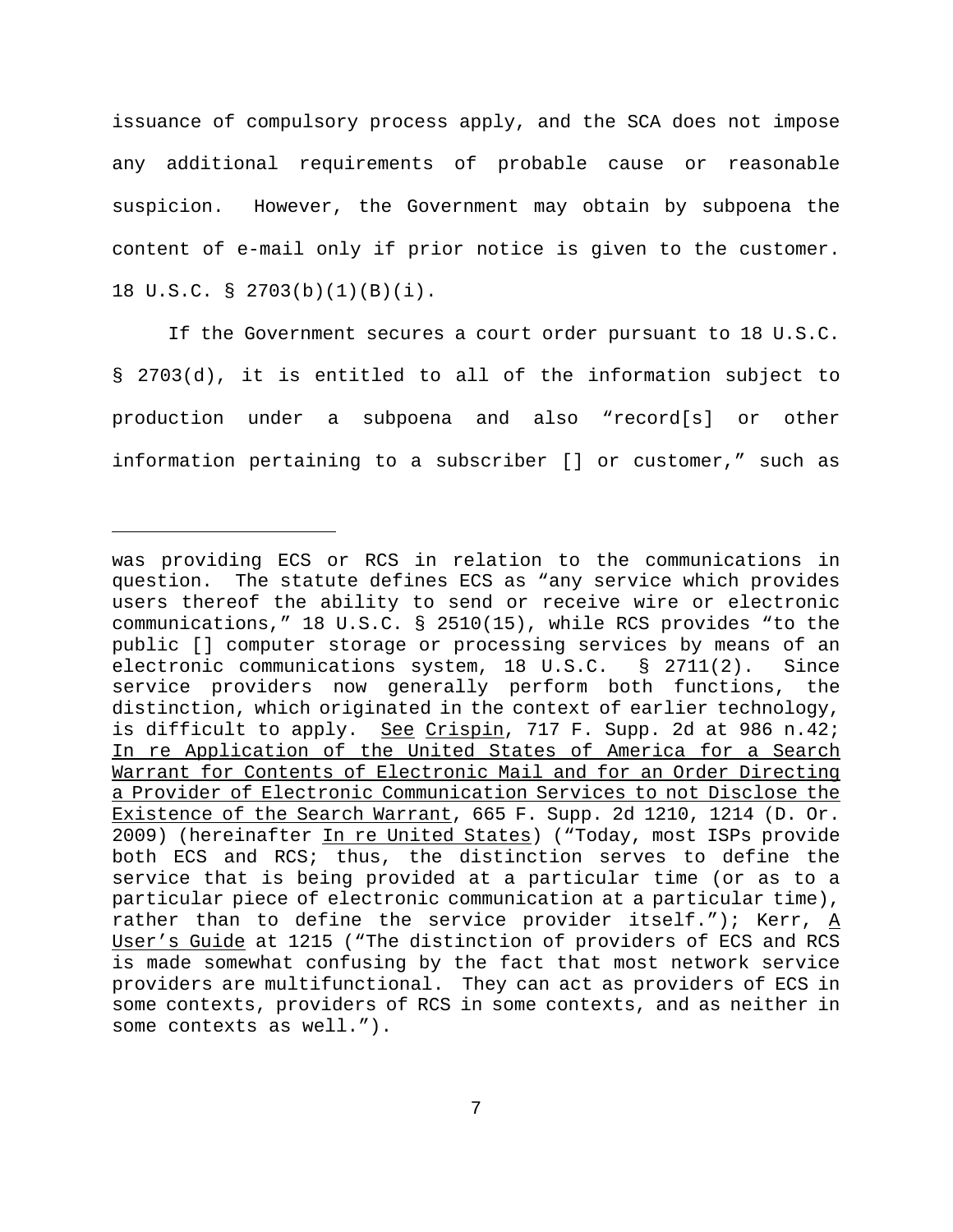historical logs showing the e-mail addresses with which the customer had communicated. 18 U.S.C. § 2703(c)(1). In order to obtain such an order, the Government must provide the court with "specific and articulable facts showing that there are reasonable grounds to believe that the content of a wire or electronic communication, or the records or other information sought, are relevant and material to an ongoing criminal investigation." 18 U.S.C. 2703(d).

Finally, if the Government obtains a warrant under section 2703(a) (an "SCA Warrant"), it can compel a service provider to disclose everything that would be produced in response to a section 2703(d) order or a subpoena as well as unopened e-mails stored by the provider for less than 180 days. In order to obtain an SCA Warrant, the Government must "us[e] the procedures described in the Federal Rules of Criminal Procedure" and demonstrate probable cause. 18 U.S.C. § 2703(a); see Fed. R. Crim. P.  $41(d)(1)$ (requiring probable cause for warrants).

### Discussion

Microsoft's argument is simple, perhaps deceptively so. It notes that, consistent with the SCA and Rule 41 of the Federal Rules of Criminal Procedure, the Government sought information here by means of a warrant. Federal courts are without authority to issue warrants for the search and seizure of property outside the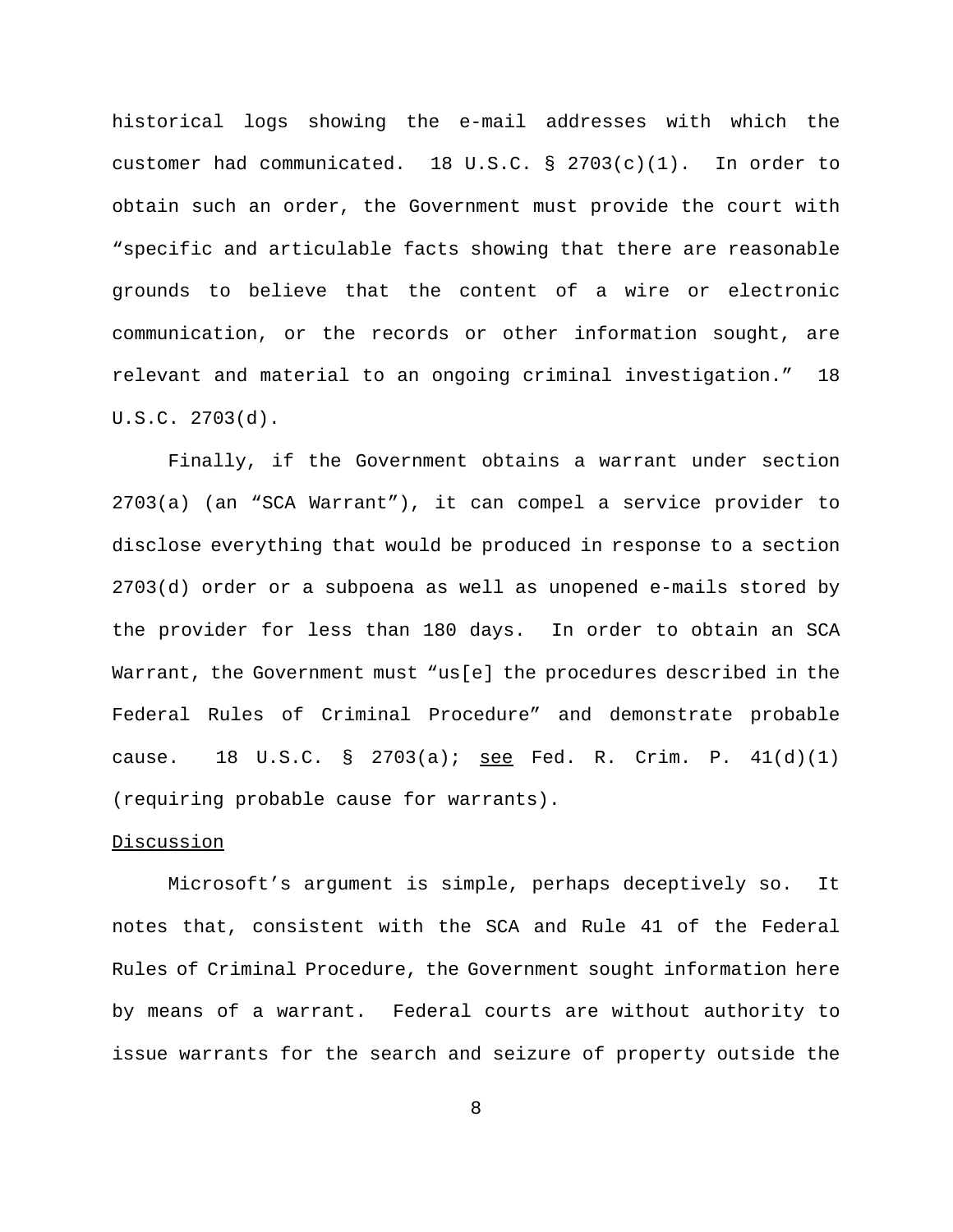territorial limits of the United States. Therefore, Microsoft concludes, to the extent that the warrant here requires acquisition of information from Dublin, it is unauthorized and must be quashed.

That analysis, while not inconsistent with the statutory language, is undermined by the structure of the SCA, by its legislative history, and by the practical consequences that would flow from adopting it.

## A. Statutory Language

In construing federal law, the "starting point in discerning congressional intent is the existing statutory language." Lamie v. United States Trustee, 540 U.S. 526, 534 (2004) (citing Hughes Aircraft Co. v. Jacobson, 525 U.S. 432, 438 (1999). "And where the statutory language provides a clear answer, [the analysis] ends there as well." Hughes Aircraft Co., 525 U.S. at 438. However, a court must search beneath the surface of text that is ambiguous, that is, language that is "capable of being understood in two or more possible senses or ways." Chickasaw Nation v. United States, 534 U.S. 84, 90 (1985) (internal quotation marks omitted).

Here, the relevant section of the SCA provides in pertinent part:

A governmental entity may require the disclosure by a provider of electronic communication service of the contents of a wire or electronic communication, that is in electronic storage in an electronic communications system for one hundred and eighty days or less, only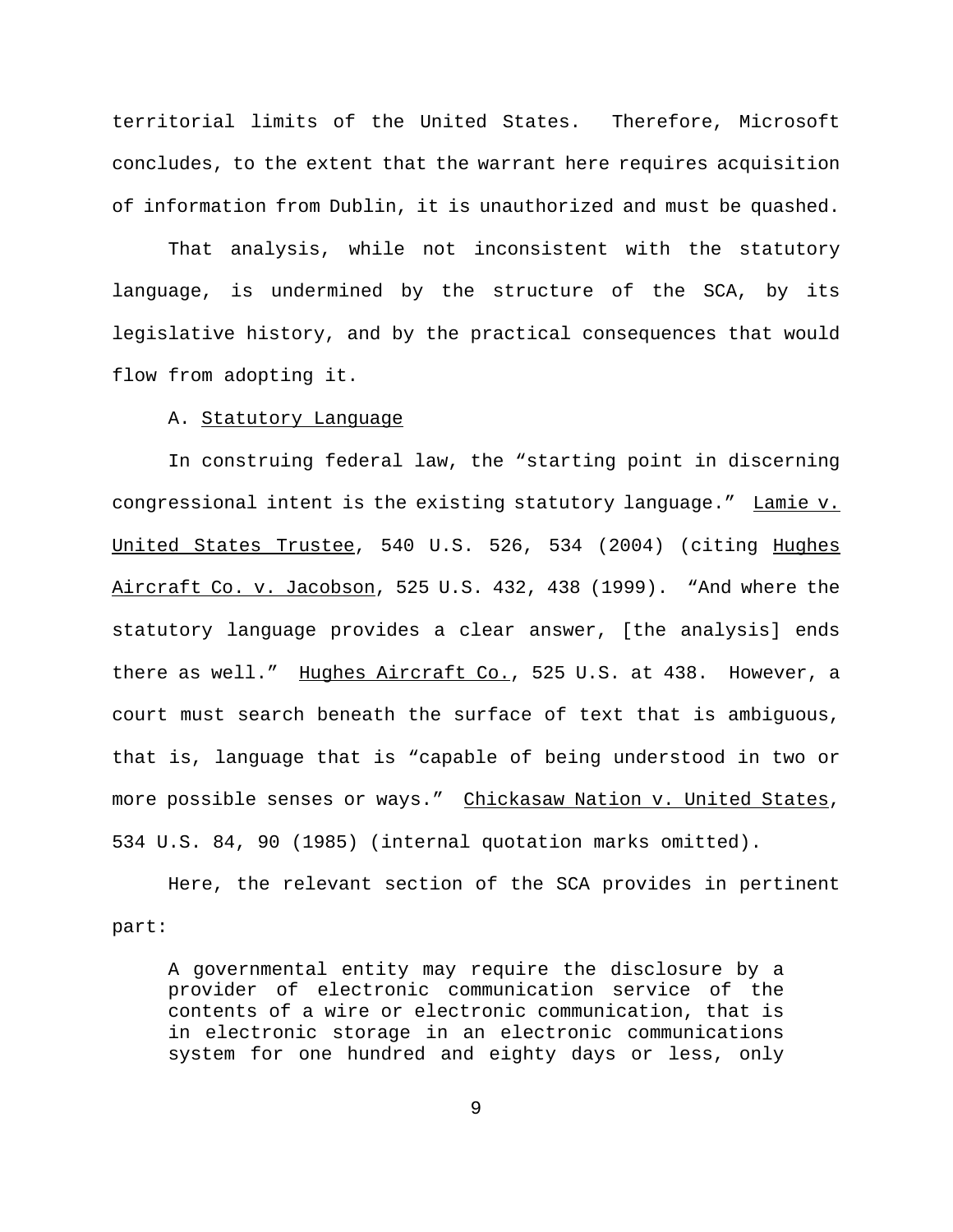pursuant to a warrant issued using the procedures described in the Federal Rules of Criminal Procedure . . . by a court of competent jurisdiction.

18 U.S.C. § 2703(a). This language is ambiguous in at least one critical respect. The words "using the procedures described in the Federal Rules of Criminal Procedure" could be construed to mean, as Microsoft argues, that all aspects of Rule 41 are incorporated by reference in section 2703(a), including limitations on the territorial reach of a warrant issued under that rule. But, equally plausibly, the statutory language could be read to mean that while procedural aspects of the application process are to be drawn from Rule 41 (for example, the presentation of the application based on sworn testimony to a magistrate judge), more substantive rules are derived from other sources. See In re United States, 665 F. Supp. 2d at 1219 (finding ambiguity in that "'[i]ssued' may be read to limit the procedures that are applicable under § 2703(a), or it might merely have been used as a shorthand for the process of obtaining, issuing, executing, and returning a warrant, as described in Rule 41"); In re Search of Yahoo, Inc., No. 07-3194, 2007 WL 1539971, at \*5 (D. Ariz. May 21, 2007) (finding that "the phrase 'using the procedures described in' the Federal Rules remains ambiguous"). In light of this ambiguity, it is appropriate to look for guidance in the "statutory structure, relevant legislative history, [and] congressional purposes."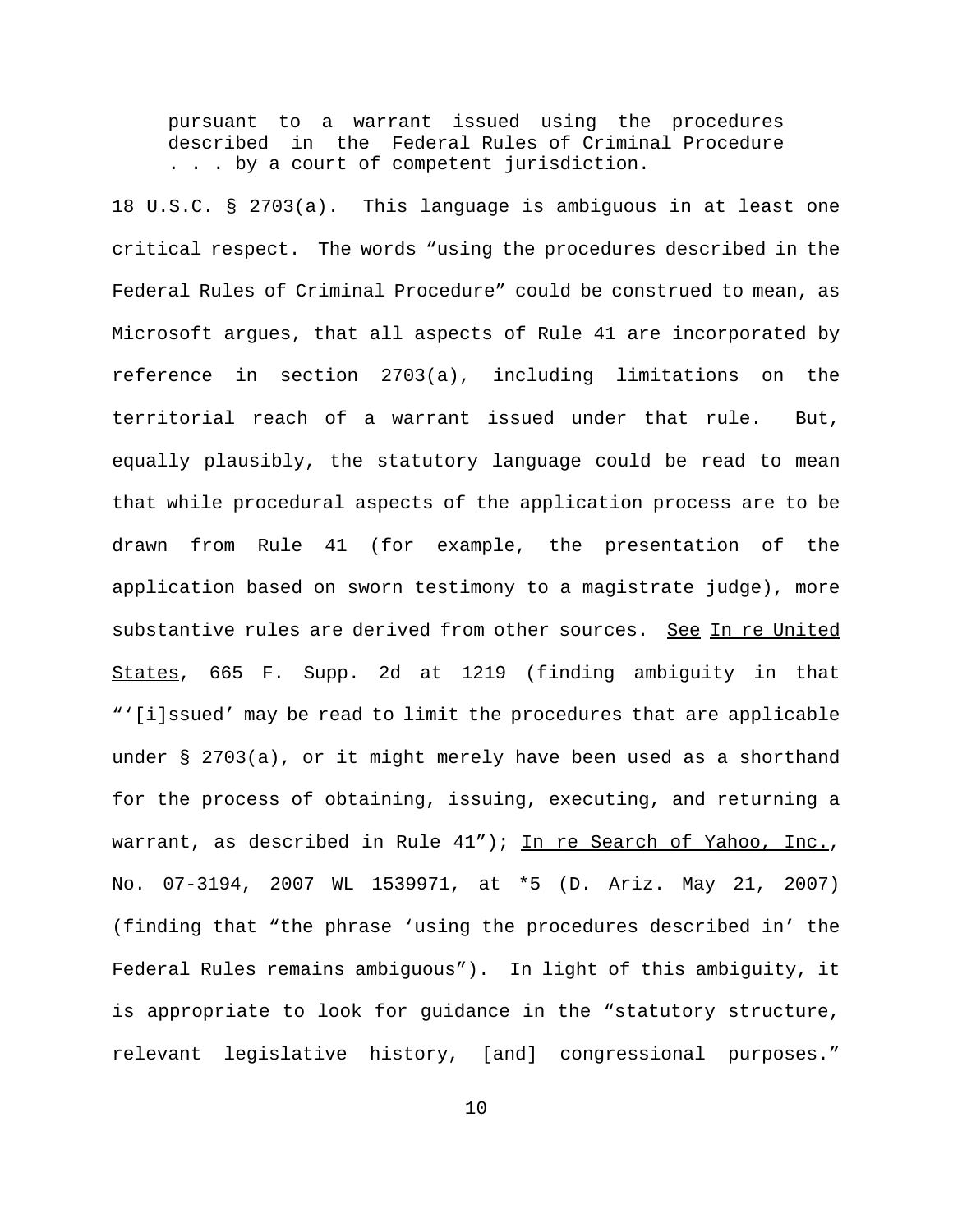Florida Light & Power Co. v. Lorion, 470 U.S. 729, 737 (1985); see Board of Education v. Harris, 444 U.S. 130, 140 (1979); Hall v. EarthLink Network, Inc., 396 F.3d 500, 504 (2d Cir. 2005).

#### B. Structure of the SCA

The SCA was enacted at least in part in response to a recognition that the Fourth Amendment protections that apply in the physical world, and especially to one's home, might not apply to information communicated through the internet.

Absent special circumstances, the government must first obtain a search warrant based on probable cause before searching a home for evidence of crime. When we use a computer network such as the Internet, however, a user does not have a physical "home," nor really any private space at all. Instead, a user typically has a network account consisting of a block of computer storage that is owned by a network service provider, such as America Online or Comcast. Although a user may think of that storage space as a "virtual home," in fact that "home" is really just a block of ones and zeroes stored somewhere on somebody else's computer. This means that when we use the Internet, we communicate with and through that remote computer to contact other computers. Our most private information ends up being sent to private third parties and held far away on remote network servers.

This feature of the Internet's network architecture has profound consequences for how the Fourth Amendment protects Internet communications -- or perhaps more accurately, how the Fourth Amendment may not protect such communications much at all.

See Kerr, A User's Guide at 1209-10 (footnotes omitted).

Accordingly, the SCA created "a set of Fourth Amendment-like

privacy protections by statute, regulating the relationship between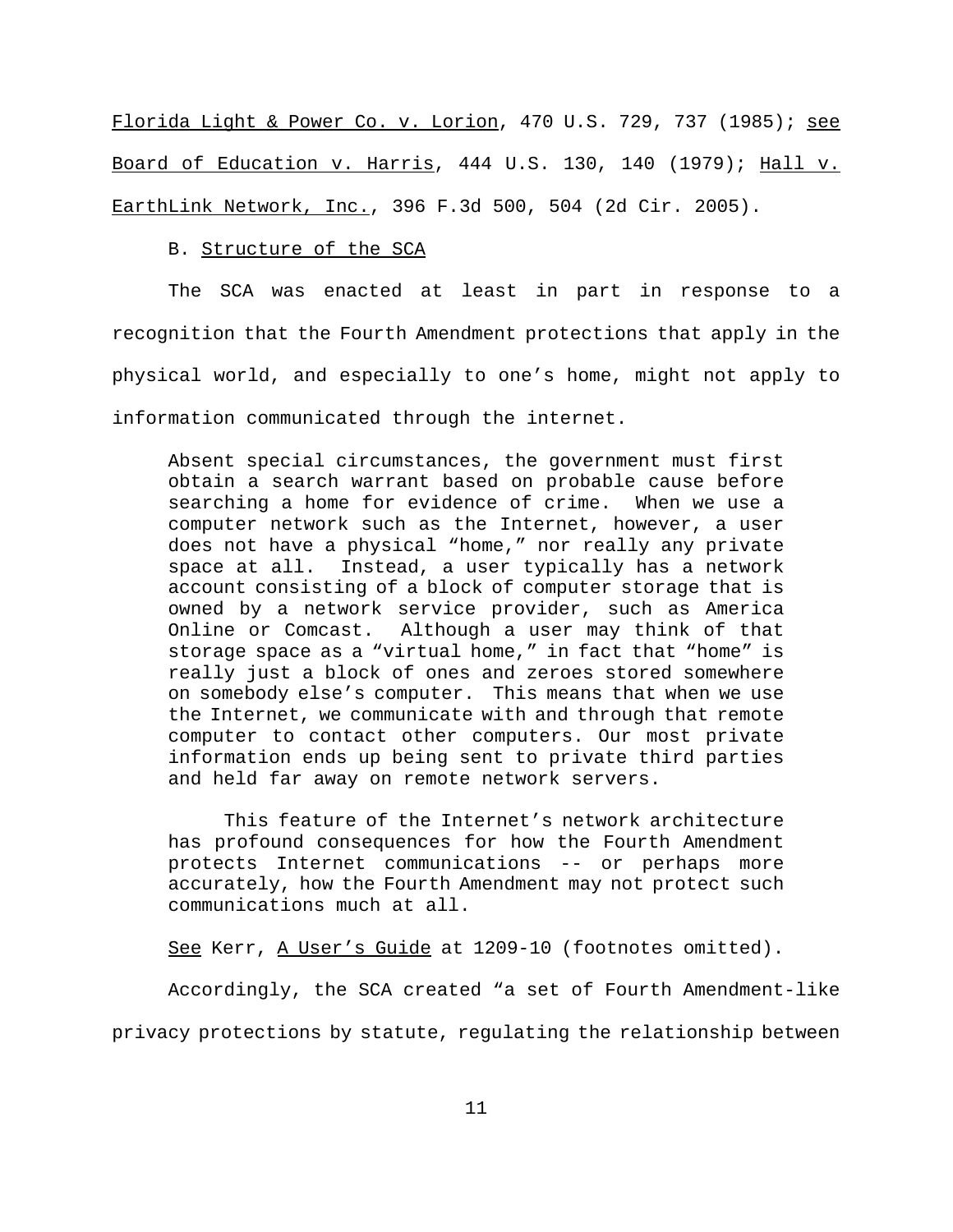government investigators and service providers in possession of users' private information." Id. at 1212. Because there were no constitutional limits on an ISP's disclosure of its customer's data, and because the Government could likely obtain such data with a subpoena that did not require a showing of probable cause, Congress placed limitations on the service providers' ability to disclose information and, at the same time, defined the means that the Government could use to obtain it. See id. at 1209-13.

In particular, the SCA authorizes the Government to procure a warrant requiring a provider of electronic communication service to disclose e-mail content in the provider's electronic storage. Although section 2703(a) uses the term "warrant" and refers to the use of warrant procedures, the resulting order is not a conventional warrant; rather, the order is a hybrid: part search warrant and part subpoena. It is obtained like a search warrant when an application is made to a neutral magistrate who issues the order only upon a showing of probable cause. On the other hand, it is executed like a subpoena in that it is served on the ISP in possession of the information and does not involve government agents entering the premises of the ISP to search its servers and seize the e-mail account in question.

This unique structure supports the Government's view that the SCA does not implicate principles of extraterritoriality. It has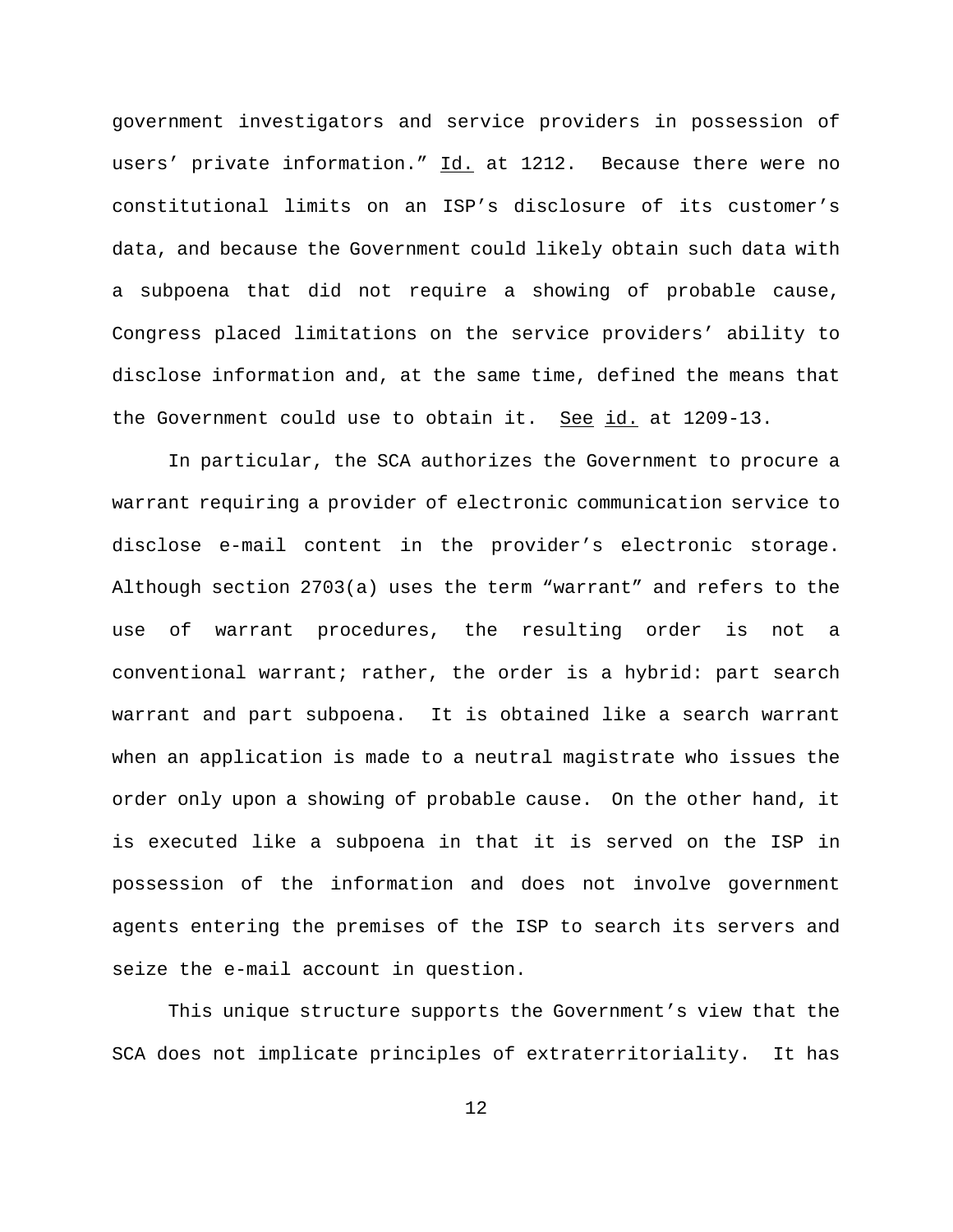long been the law that a subpoena requires the recipient to produce information in its possession, custody, or control regardless of the location of that information. See Marc Rich & Co., A.G. v. United States, 707 F.2d 663, 667 (2d Cir. 1983) ("Neither may the witness resist the production of documents on the ground that the documents are located abroad. The test for production of documents is control, not location." (citations omitted)); Tiffany (NJ) LLC v. Qi Andrew, 276 F.R.D. 143, 147-48 (S.D.N.Y. 2011) ("If the party suboenaed has the practical ability to obtain the documents, the actual physical location of the documents -- even if overseas -- is immaterial."); In re NTL, Inc. Securities Litigation, 244 F.R.D. 179, 195 (S.D.N.Y. 2007); United Sates v. Chase Manhattan Bank, N.A., 584 F. Supp. 1080, 1085 (S.D.N.Y. 1984). To be sure, the "warrant" requirement of section 2703(a) cabins the power of the government by requiring a showing of probable cause not required for a subpoena, but it does not alter the basic principle that an entity lawfully obligated to produce information must do so regardless of the location of that information.

This approach is also consistent with the view that, in the context of digital information, "a search occurs when information from or about the data is exposed to possible human observation, such as when it appears on a screen, rather than when it is copied by the hard drive or processed by the computer." Orin S. Kerr,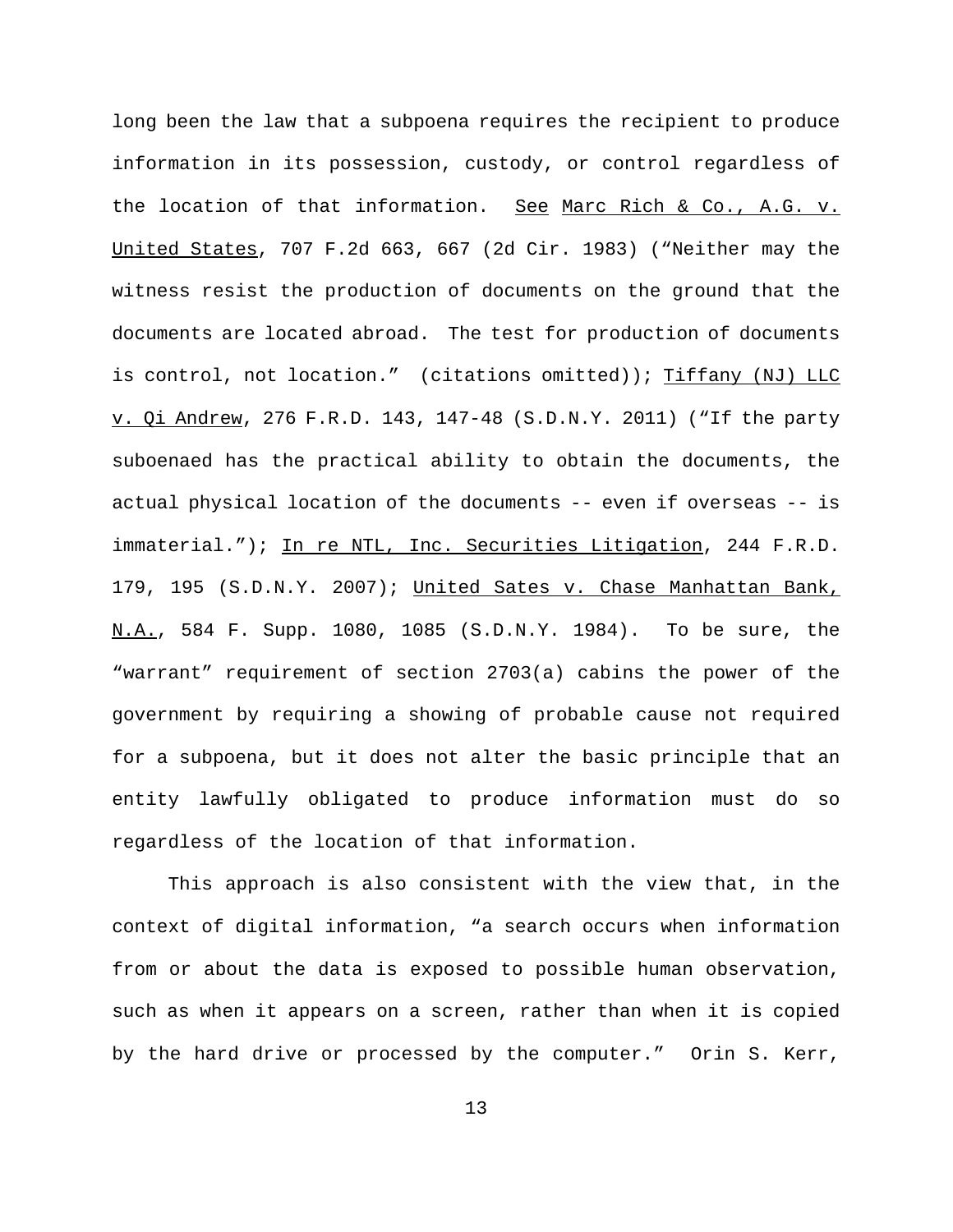Searches and Seizures in a Digital World, 119 Harv. L. Rev. 531, 551 (2005). In this case, no such exposure takes place until the information is reviewed in the United States, and consequently no extraterritorial search has occurred.

This analysis is not undermined by the Eighth Circuit's decision in United States v. Bach, 310 F.3d 1063 (8th Cir. 2002). There, in a footnote the court noted that "[w]e analyze this case under the search warrant standard, not under the subpoena standard. While warrants for electronic data are often served like subpoenas (via fax), Congress called them warrants and we find that Congress intended them to be treated as warrants."  $\underline{Id.}$  at 1066 n.1. Given the context in which it was issued, this sweeping statement is of little assistance to Microsoft. The issue in Bach was whether the fact that a warrant for electronic information was executed by employees of the ISP outside the supervision of law enforcement personnel rendered the search unreasonable in violation of the Fourth Amendment. Id. at 1065. The court utilized the stricter warrant standard for evaluating the reasonableness of the execution of a search, as opposed to the standard for executing a subpoena; this says nothing about the territorial reach of an SCA Warrant.

## C. Legislative History

Although scant, the legislative history also provides support for the Government's position. When the SCA was enacted as part of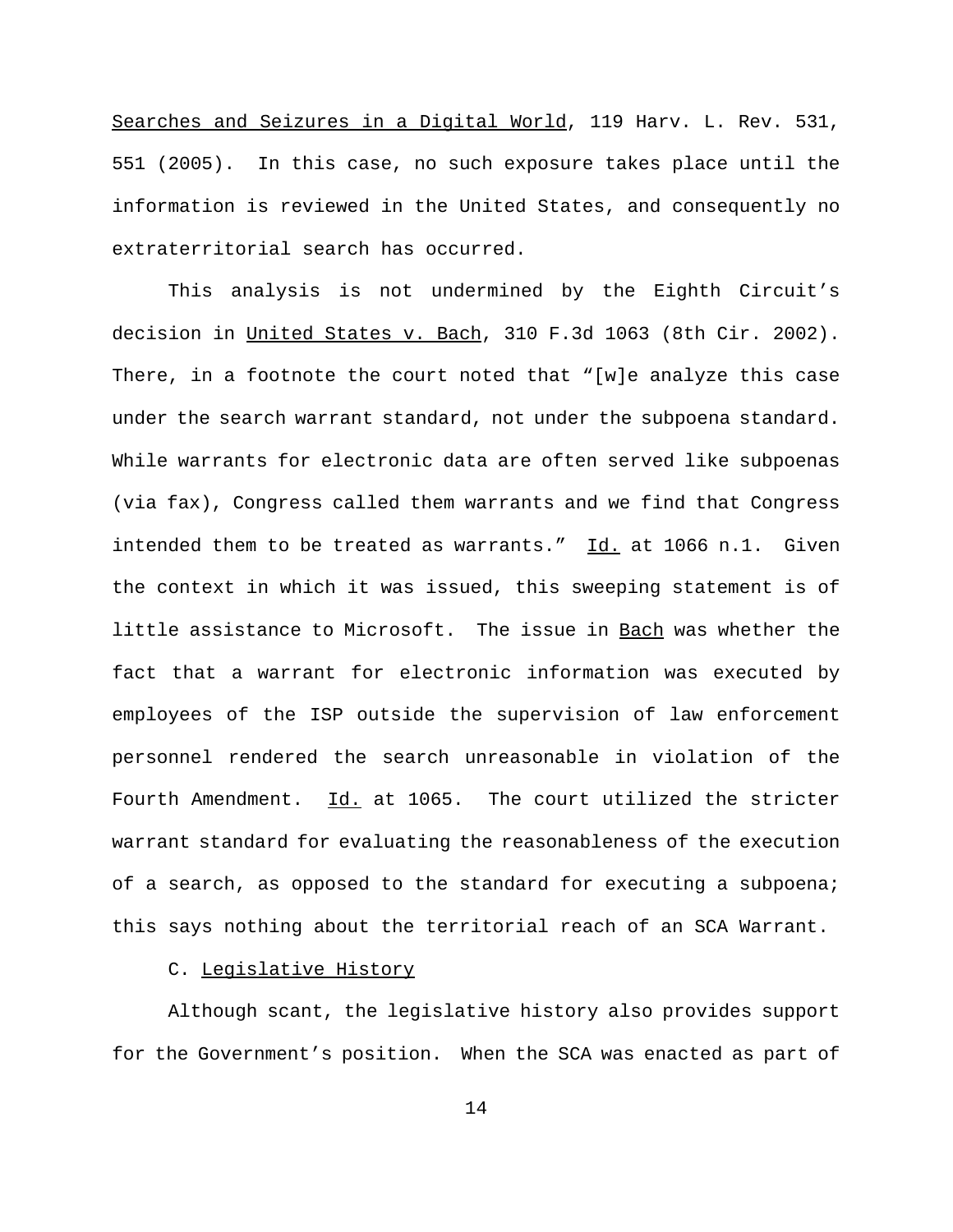the ECPA, the Senate report, although it did not address the specific issue of extraterritoriality, reflected an understanding that information was being maintained remotely by third-party entities:

The Committee also recognizes that computers are used extensively today for the processing and storage of information. With the advent of computerized recordkeeping systems, Americans have lost the ability to lock away a great deal of personal and business information. For example, physicians and hospitals maintain medical files in offsite data banks, businesses of all sizes transmit their records to remote computers to obtain sophisticated data processing services. . . . [B]ecause it is subject to control by a third party computer operator, the information may be subject to no constitutional privacy protection.

S. Rep. No. 99-541, at 3 (1986).

While the House report did address the territorial reach of the law, it did so ambiguously. Because the ECPA amended the law with respect to wiretaps, the report notes:

By the inclusion of the element "affecting (affects) interstate or foreign commerce" in these provisions the Committee does not intend that the Act regulate activities conducted outside the territorial United States. Thus, insofar as the Act regulates the "interception" of communications, for example it . . . regulates only those "interceptions" conducted within the territorial United States. Similarly, the controls in Section 201 of the Act [which became the SCA] regarding access to stored wire and electronic communications are intended to apply only to access within the territorial United States.

H.R. Rep. 99-647, at 32-33 (1986) (citations omitted). While this language would seem to suggest that information stored abroad would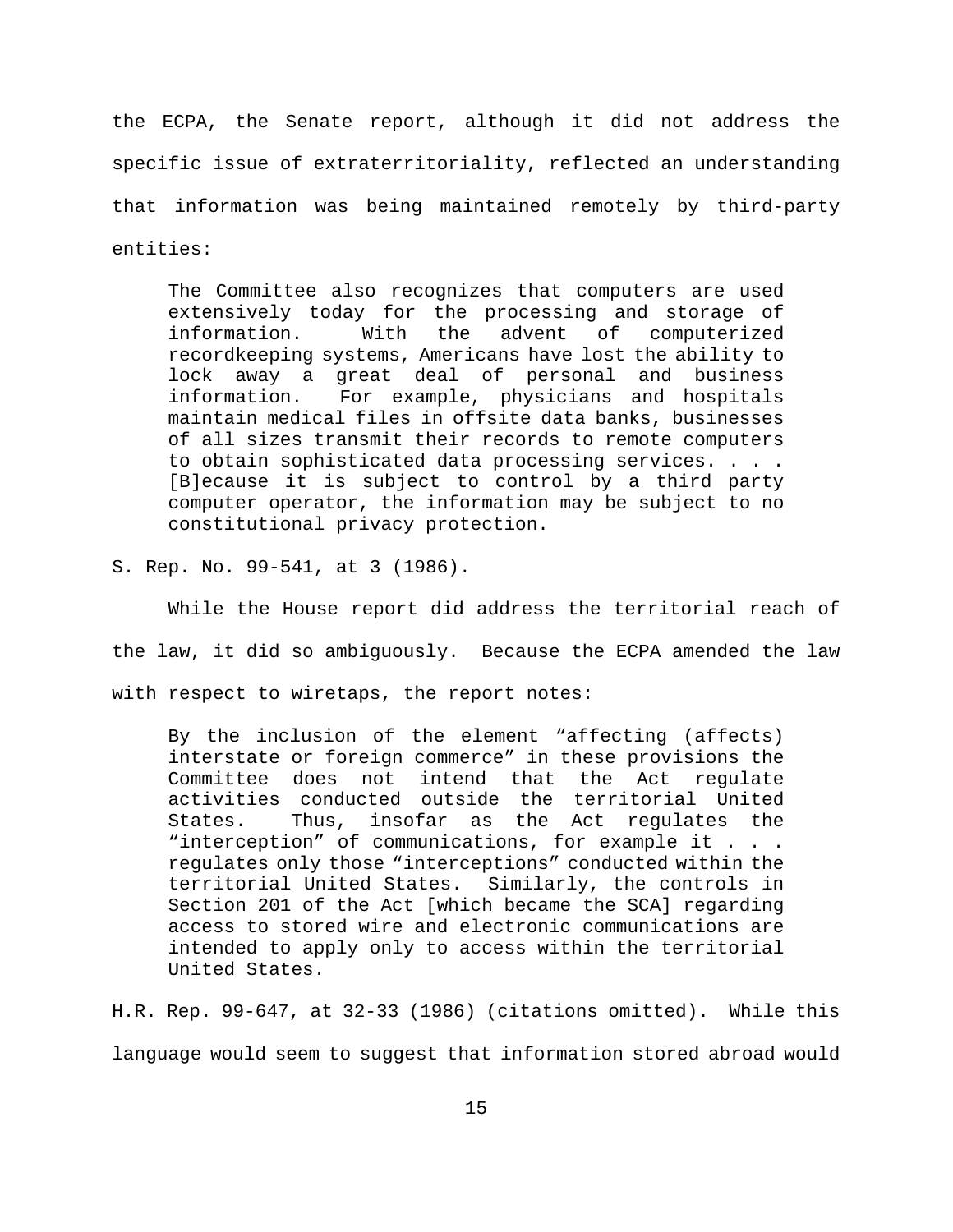be beyond the purview of the SCA, it remains ambiguous for two reasons. First, in support of its observation that the ECPA does not regulate activities outside the United States, the Committee cited Stowe v. DeVoy, 588 F.2d 336 (2d Cir. 1978). In that case, the Second Circuit held that telephone calls intercepted in Canada by Canadian authorities were admissible in a criminal proceeding even if the interception would have violated Title III of the Omnibus Crime Control Act of 1968 if it had occurred in the Untied States or been performed by United States officials. Id. at 340-41. This suggests that Congress was addressing not the reach of government authority, but rather the scope of the individual rights created by the ECPA. Second, in referring to "access" to stored electronic communications, the Committee did not make clear whether it meant access to the location where the electronic data was stored or access to the location of the ISP in possession of the data.

Additional evidence of congressional intent with respect to this latter issue can be gleaned from the legislative history of the Uniting and Strengthening America by Providing Appropriate Tools Required to Intercept and Obstruct Terrorism Act of 2001 (the "Patriot Act"). Section 108 of the Patriot Act provided for nationwide service of search warrants for electronic evidence. The House Committee described the rationale for this as follows: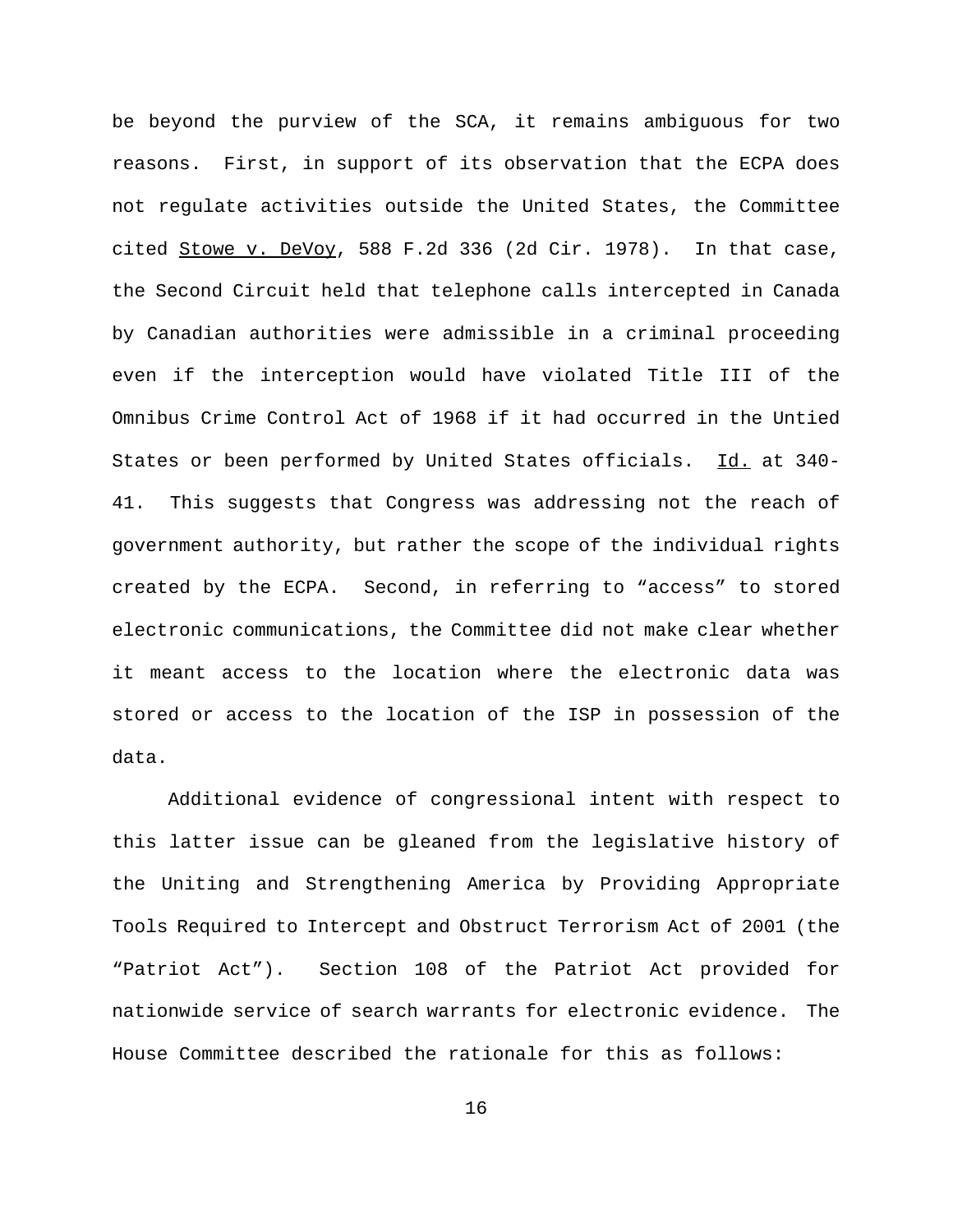Title 18 U.S.C. § 2703(a) requires a search warrant to compel service providers to disclose unopened e-mails. This section does not affect the requirement for a search warrant, but rather attempts to address the investigative delays caused by the cross-jurisdictional nature of the Internet. Currently, Federal Rules of Criminal Procedure 41 requires that the "warrant" be obtained "within the district" where the property is located. An investigator, for example, located in Boston who is investigating a suspected terrorist in that city, might have to seek a suspect's electronic e-mail from an Internet service provider (ISP) account located in California. The investigator would then need to coordinate with agents, prosecutors and judges in the district in California where the ISP is located to obtain the warrant to search. These time delays could be devastating to an investigation, especially where additional criminal or terrorist acts are planned.

Section 108 amends § 2703 to authorize the court with jurisdiction over the investigation to issue the warrant directly, without requiring the intervention of its counterpart in the district where the ISP is located.

H.R. Rep.  $107-236(1)$ , at 58 (2001). This language is significant, because it equates "where the property is located" with the location of the ISP, not the location of any server. See In re Search of Yahoo, Inc., 2007 WL 1539971, at \*4 ("Commentators have suggested that one reason for the amendments effected by Section 220 of the Patriot Act was to alleviate the burden placed on federal district courts in the Eastern District of Virginia and the Northern District of California where major internet service providers [] AOL and Yahoo, respectively, are located.") (citing, inter alia, Patricia L. Bellia, Surveillance Law Through Cyberlaw's Lens, 72 Geo. Wash. L. Rev. 1375, 1454 (2004)).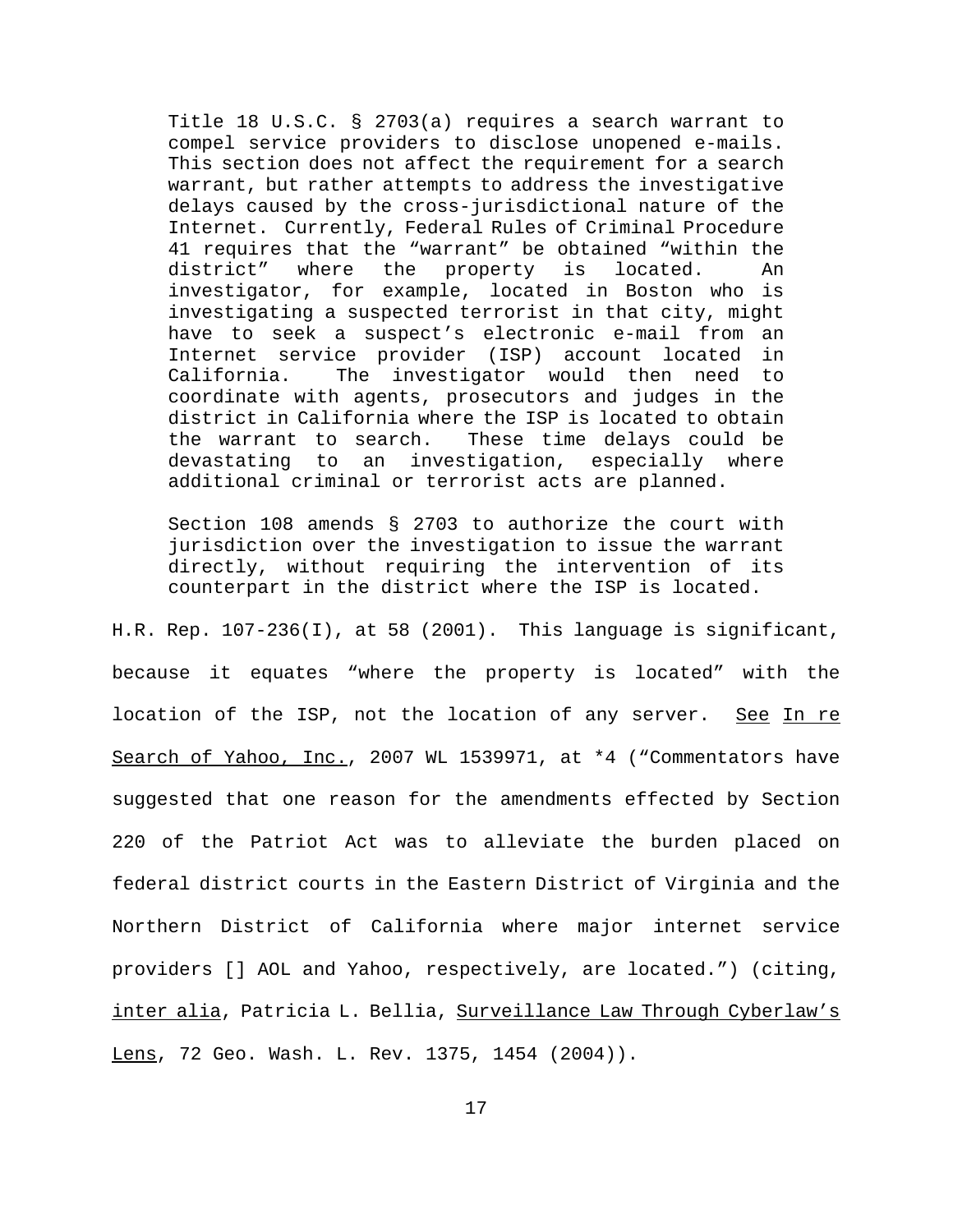Congress thus appears to have anticipated that an ISP located in the United States would be obligated to respond to a warrant issued pursuant to section 2703(a) by producing information within its control, regardless of where that information was stored.<sup>3</sup>

# D. Practical Considerations

If the territorial restrictions on conventional warrants applied to warrants issued under section 2703(a), the burden on the Government would be substantial, and law enforcement efforts would be seriously impeded. If this were merely a policy argument, it would be appropriately addressed to Congress. But it also provides context for understanding congressional intent at the outset, for it is difficult to believe that, in light of the practical consequences that would follow, Congress intended to limit the reach of SCA Warrants to data stored in the United States.

First, a service provider is under no obligation to verify the information provided by a customer at the time an e-mail account is opened. Thus, a party intending to engage in criminal activity could evade an SCA Warrant by the simple expedient of giving false

<sup>&</sup>lt;sup>3</sup> Suppose, on the contrary, that Microsoft were correct that the territorial limitations on a conventional warrant apply to an SCA warrant. Prior to the amendment effected by the Patriot Act, a service provider could have objected to a warrant issued by a judge in the district where the provider was headquartered on the basis that the information sought was stored on a server in a different district, and the court would have upheld the objection and quashed the subpoena. Yet, I have located no such decision.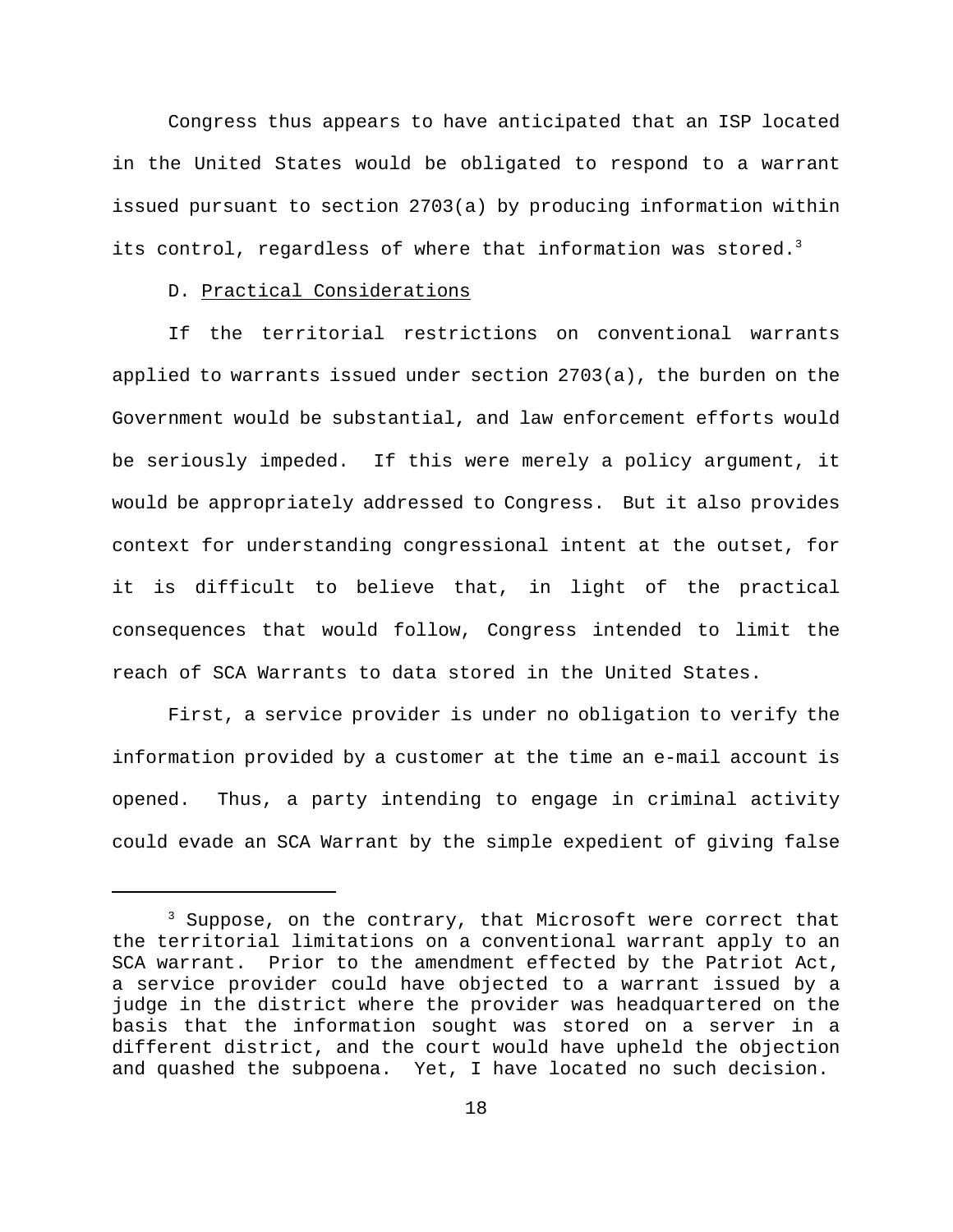residence information, thereby causing the ISP to assign his account to a server outside the United States.

Second, if an SCA Warrant were treated like a conventional search warrant, it could only be executed abroad pursuant to a Mutual Legal Assistance Treaty ("MLAT"). As one commentator has observed, "This process generally remains slow and laborious, as it requires the cooperation of two governments and one of those governments may not prioritize the case as highly as the other." Orin S. Kerr, The Next Generation Communications Privacy Act, 162 U. Penn. L. Rev. 373, 409 (2014). Moreover, nations that enter into MLATs nevertheless generally retain the discretion to decline a request for assistance. For example, the MLAT between the United States and Canada provides that "[t]he Requested State may deny assistance to the extent that . . . execution of the request is contrary to its public interest as determined by its Central Authority." Treaty on Mutual Legal Assistance in Criminal Matters, U.S.-Can., March 18, 1985, 24 I.L.M. 1092 ("U.S.-Can. MLAT"), Art. V(1). Similarly, the MLAT between the United States and the United Kingdom allows the Requested State to deny assistance if it deems that the request would be "contrary to important public policy" or involves "an offense of a political character." Treaty on Mutual Legal Assistance in Criminal Matters, U.S.-U.K., Jan. 6, 1994, S. Treaty Doc. No. 104–2 ("U.S.–U.K. MLAT"), Art. 3(1)(a) &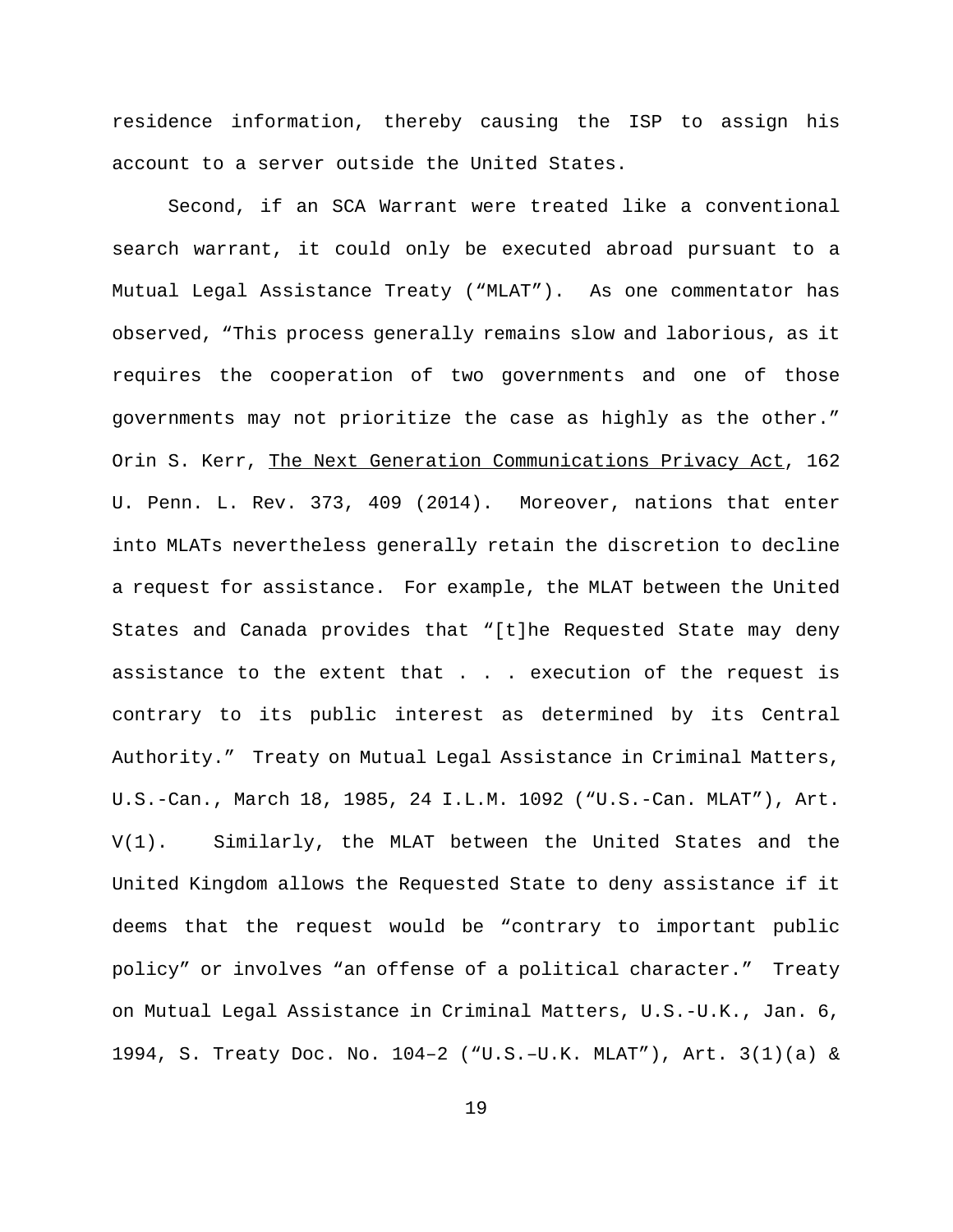$(c)(i)$ . Indeed, an exchange of diplomatic notes construes the term "important public policy" to include "a Requested Party's policy of opposing the exercise of jurisdiction which is in its view extraterritorial and objectionable." Letters dated January 6, 1994 between Warren M. Christopher, Secretary of State of the United States, and Robin W. Renwick, Ambassador of the United Kingdom of Great Britain and Northern Ireland (attached to U.S.-U.K. MLAT). Finally, in the case of a search and seizure, the MLAT in both of these examples provides that any search must be executed in accordance with the laws of the Requested Party. U.S.-Can. MLAT, Art.  $XVI(1)$ ;  $U.S.-U.K. MLAT$ ,  $Art. 14(1)$ ,  $(2)$ . This raises the possibility that foreign law enforcement authorities would be required to oversee or even to conduct the acquisition of information from a server abroad.

Finally, as burdensome and uncertain as the MLAT process is, it is entirely unavailable where no treaty is in place. Although there are more than 60 MLATs currently in force, Amy E. Pope, Lawlessness Breeds Lawlessness: A Case for Applying the Fourth Amendment to Extraterritorial Searches, 65 Fla. L. Rev. 1917, 1931 (2013), not all countries have entered into such agreements with the United States. Moreover, Google has reportedly explored the possibility of establishing true "offshore" servers: server farms located at sea beyond the territorial jurisdiction of any nation.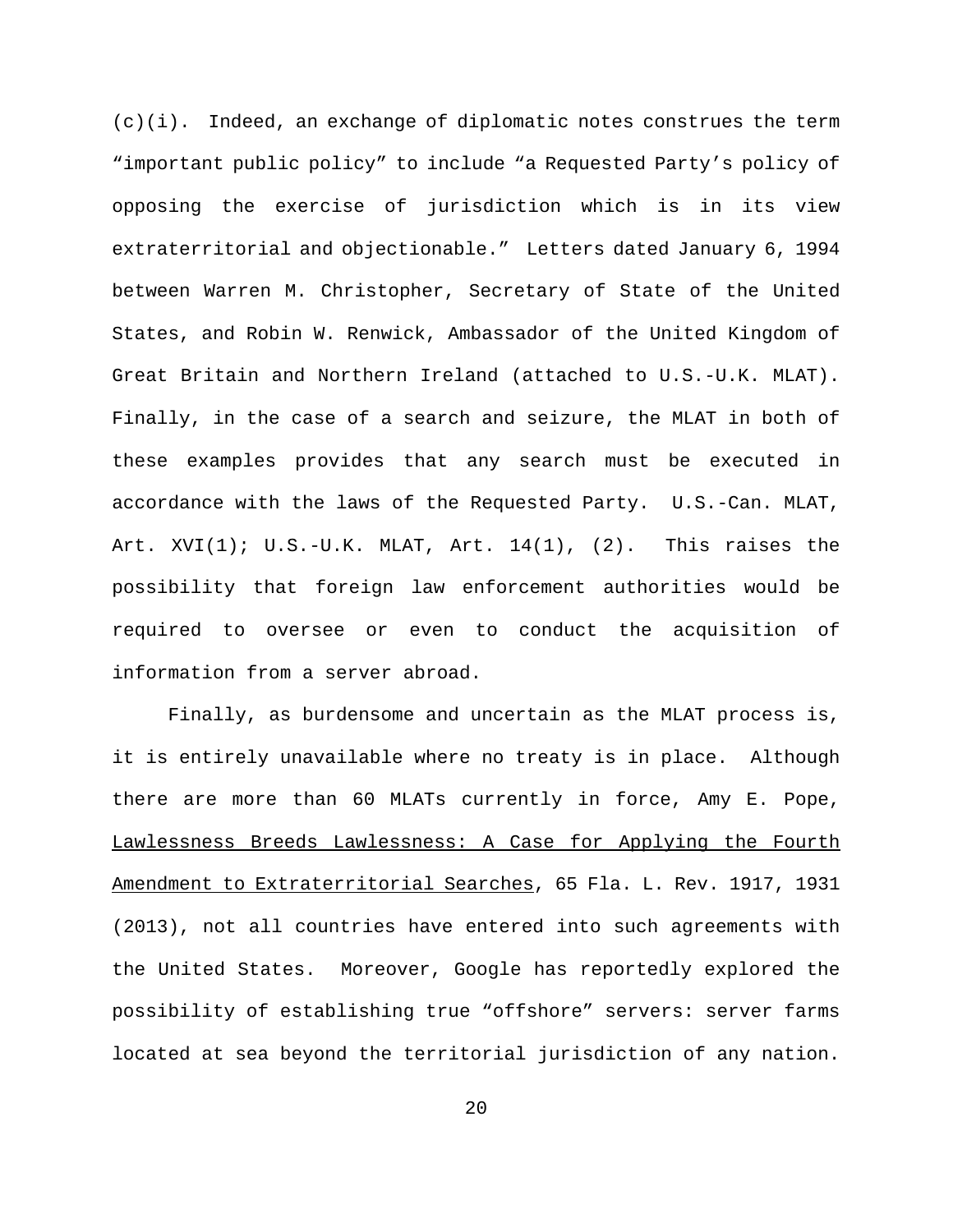Steven R. Swanson, Google Sets Sail: Ocean-Based Server Farms and International Law, 43 U. Conn. L. Rev. 709, 716-18 (2011). Thus, under Microsoft's understanding, certain information within the control of an American service provider would be completely unavailable to American law enforcement under the SCA.<sup>4</sup>

The practical implications thus make it unlikely that Congress intended to treat a Section 2703(a) order as a warrant for the search of premises located where the data is stored.

# E. Principles of Extraterrioriality

The presumption against territorial application

provides that "[w]hen a statute gives no clear indication of an extraterritorial application, it has none, Morrison v. National Australia Bank Ltd., 561 U.S. 247, \_\_, 130 S. Ct. 2869, 2878 (2010), and reflect the "presumption that United States law governs domestically but does not rule the world," Microsoft Corp. v. AT & T Corp., 550 U.S. 437, 454 (2007).

Kiobel v. Royal Dutch Petroleum Co., \_\_ U.S. \_\_, \_\_, 133 S. Ct. 1659, 1664 (2013). But the concerns that animate the presumption against extraterritoriality are simply not present here: an SCA Warrant does not criminalize conduct taking place in a foreign country; it does not involve the deployment of American law enforcement personnel abroad; it does not require even the physical

<sup>4</sup> Non-content information, opened e-mails, and unopened emails stored more than 180 days could be obtained, but only by means of a subpoena with notice to the target; unopened e-mails stored less than 180 days could not be obtained at all.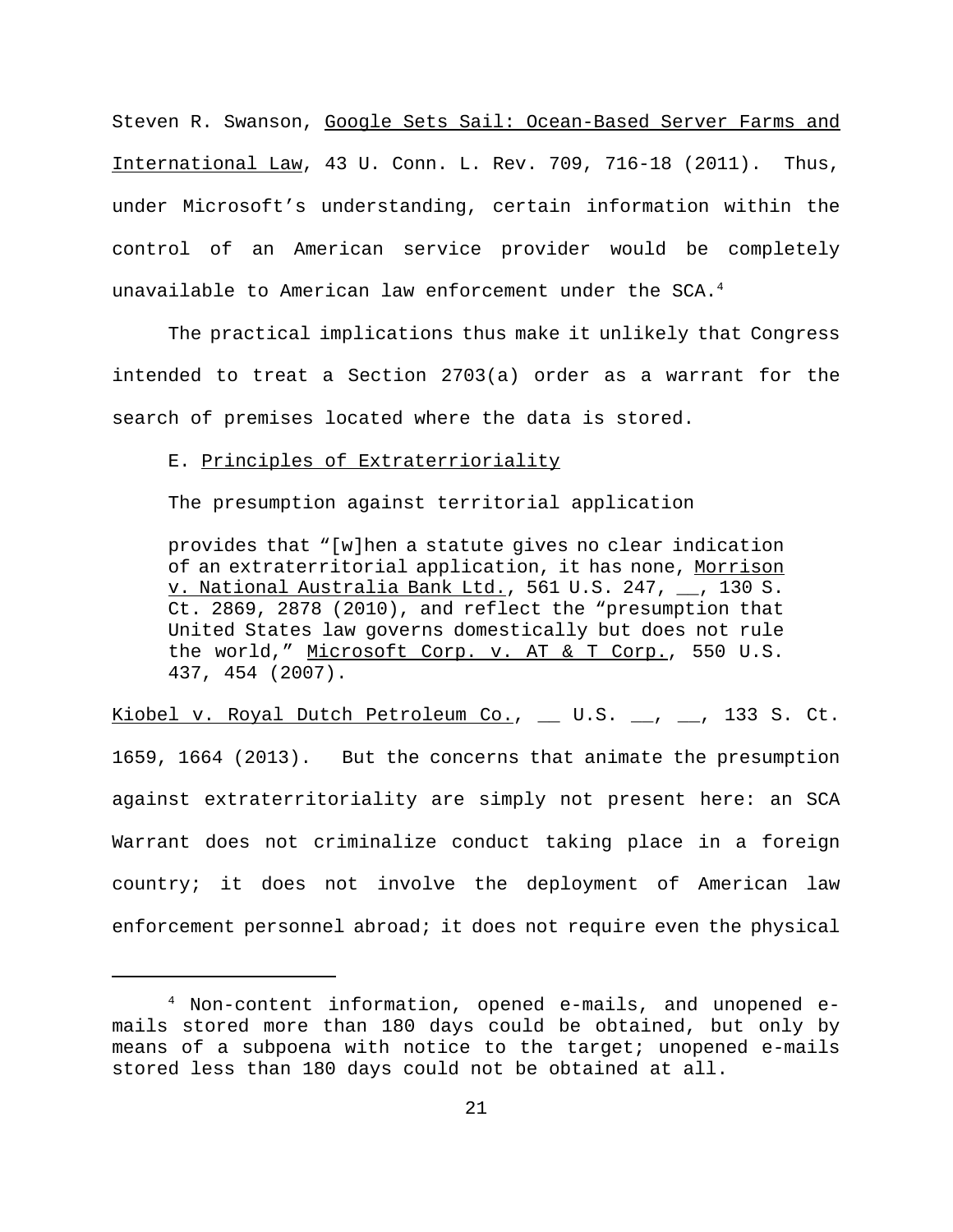presence of service provider employees at the location where data are stored. At least in this instance, it places obligations only on the service provider to act within the United States. Many years ago, in the context of sanctioning a witness who refused to return from abroad to testify in a criminal proceeding, the Supreme Court observed:

With respect to such an exercise of authority, there is no question of international law, but solely of the purport of the municipal law which establishes the duty of the citizen in relation to his own government. While the legislation of the Congress, unless the contrary intent appears, is construed to apply only within the territorial jurisdiction of the United States, the question of its application, so far as citizens of the United States are concerned, is one of construction, not of legislative power.

Blackmer v. United States, 284 U.S. 421, 437 (1932) (footnotes omitted). Thus, the nationality principle, one of the wellrecognized grounds for extension of American criminal law outside the nation's borders, see Marc Rich, 707 F.2d at 666 (citing Introductory Comment to Research on International Law, Part II, Draft Convention on Jurisdiction With Respect to Crime, 29 Am. J. Int'l Law 435, 445 (Supp. 1935)), supports the legal requirement that an entity subject to jurisdiction in the United States, like Microsoft, may be required to obtain evidence from abroad in connection with a criminal investigation.

The cases that Microsoft cites for the proposition that there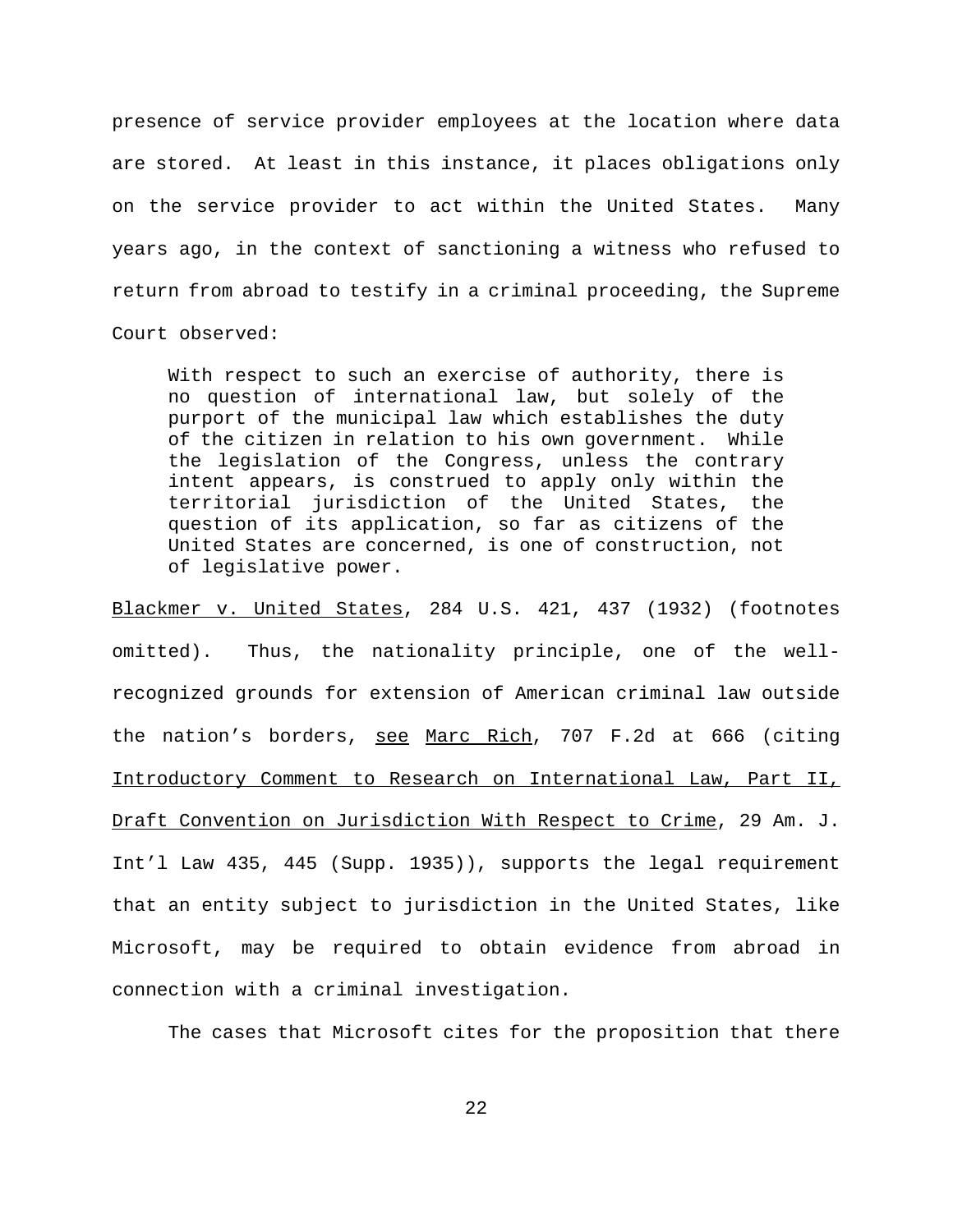is no authority to issue extraterritorial warrants are inapposite, since these decisions refer to conventional warrants. For example, in United States v. Odeh, 552 F.3d 157 (2d Cir. 2008), the Second Circuit noted that "seven justices of the Supreme Court [in United States v. Verdug-Urquidez, 494 U.S. 259 (1990)] endorsed the view that U.S. courts are not empowered to issue warrants for foreign searches," id. at 169, and found that "it is by no means clear that U.S. judicial officers could be authorized to issue warrants for overseas searches," id. at 171. But Odeh involved American law enforcement agents engaging in wiretapping and searching a residence in Kenya. Id. at 159-60. The court held that while the Fourth Amendment's proscription against unreasonable search and seizure would apply in such circumstances, the requirement of a warrant would not. Id. at 169-71. Similarly, in Verdug-Urquidez, the Supreme Court held that a Mexican national could not challenge, on Fourth Amendment grounds, the search of his residence in Mexico by American agents acting without a warrant. 494 U.S. at 262-63, 274-75;  $id.$  at 278 (Kennedy, J., concurring);  $id.$  at 279 (Stevens, J., concurring). Those cases are not applicable here, where the requirement to obtain a section 2703(a) order is grounded in the SCA, not in the Warrant Clause.

Nor do cases relating to the lack of power to authorize intrusion into a foreign computer support Microsoft's position. In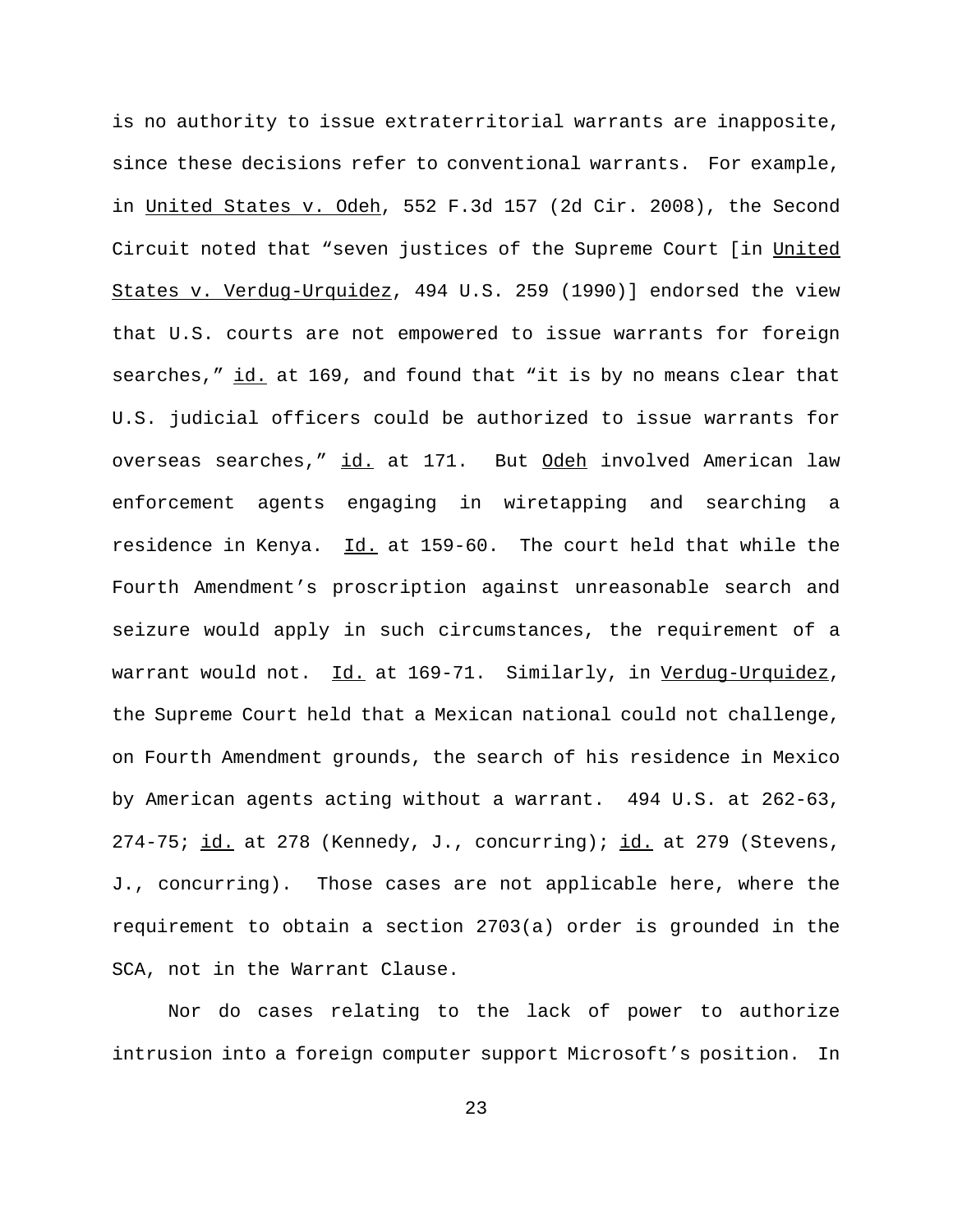In re Warrant to Search a Target Computer at Premises Unknown, 958 F. Supp. 2d 753 (S.D. Tex. 2013), the court rejected the Government's argument that data surreptitiously seized from a computer at an unknown location would be "located" within the district where the agents would first view it for purposes of conforming to the territorial limitations of Rule 41. Id. at 756-

57. But there the Government was not seeking an SCA Warrant.

The Government [did] not seek a garden-variety search warrant. Its application request[ed] authorization to surreptitiously install data extraction software on the Target Computer. Once installed, the software [would have] the capacity to search the computer's hard drive, random access memory, and other storage media; to activate the computer's built-in camera; to generate latitude and longitude coordinates for the computer's location; and to transmit the extracted data to FBI agents within this district.

Id. at 755. "In other words, the Government [sought] a warrant to hack a computer suspected of criminal use." Id. Though not "garden-variety," the warrant requested there was conventional: it called for agents to intrude upon the target's property in order to obtain information; it did not call for disclosure of information in the possession of a third party. Likewise, in United States v. Gorshkov, No. CR 00-550, 2001 WL 1024026 (W.D. Wash. May 23, 2001), government agents seized a computer in this country, extracted a password, and used it to access the target computer in Russia. Id. at \*1. The court characterized this as "extraterritorial access"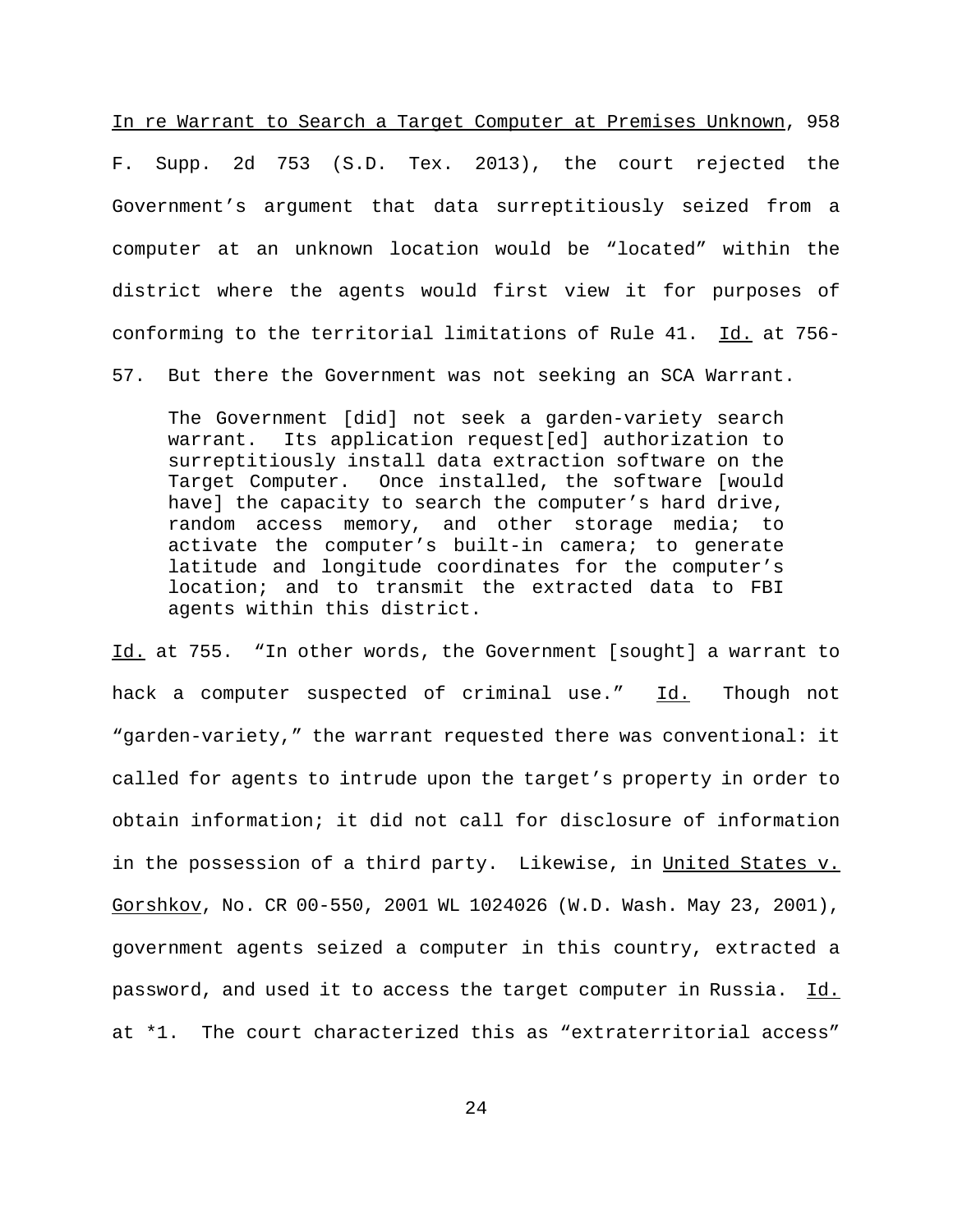to the Russian computer, and held that "[u]ntil the copied data was transmitted to the United States, it was outside the territory of this country and not subject to the protections of the Fourth Amendment." Id. at \*3. But this case is of even less assistance to Microsoft since the court did not suggest that it would have been beyond a court's authority to issue a warrant to accomplish the same result.<sup>5</sup>

Perhaps the case that comes closest to supporting Microsoft is Cunzhu Zheng v. Yahoo! Inc., No. C-08-1068, 2009 WL 4430297 (N.D. Cal. Dec. 2, 2008), because at least it deals with the ECPA. There, the plaintiffs sought damages against an ISP on the ground that it had provided user information about them to the People's Republic of China (the "PRC") in violation of privacy provisions of the ECPA and particularly of the SCA. Id. at \*1. The court found that "the alleged interceptions and disclosures occurred in the

<sup>&</sup>lt;sup>5</sup> Microsoft argues that the Government itself recognized the extraterritorial nature of remote computer searches when it sought an amendment to Rule 41 in 2013. See Letter from Mythili Raman, Acting Assistant Attorney General, Criminal Division to Hon. Reena Raggi, Chair, Advisory Committee on Criminal Rules (Sept. 18, 2013) ("Raman Letter") at 4-5, available at http://uscourts.gov/uscourts/RulesAndPolicies/. But the proposed amendment had nothing to do with SCA Warrants directed to service providers and, rather, was intended to facilitate the kind of "warrant to hack a computer" that was quashed in In re Warrant to Search a Target Computer at Premises Unknown; indeed, the Government explicitly referred to that case in its proposal. Raman Letter at 2.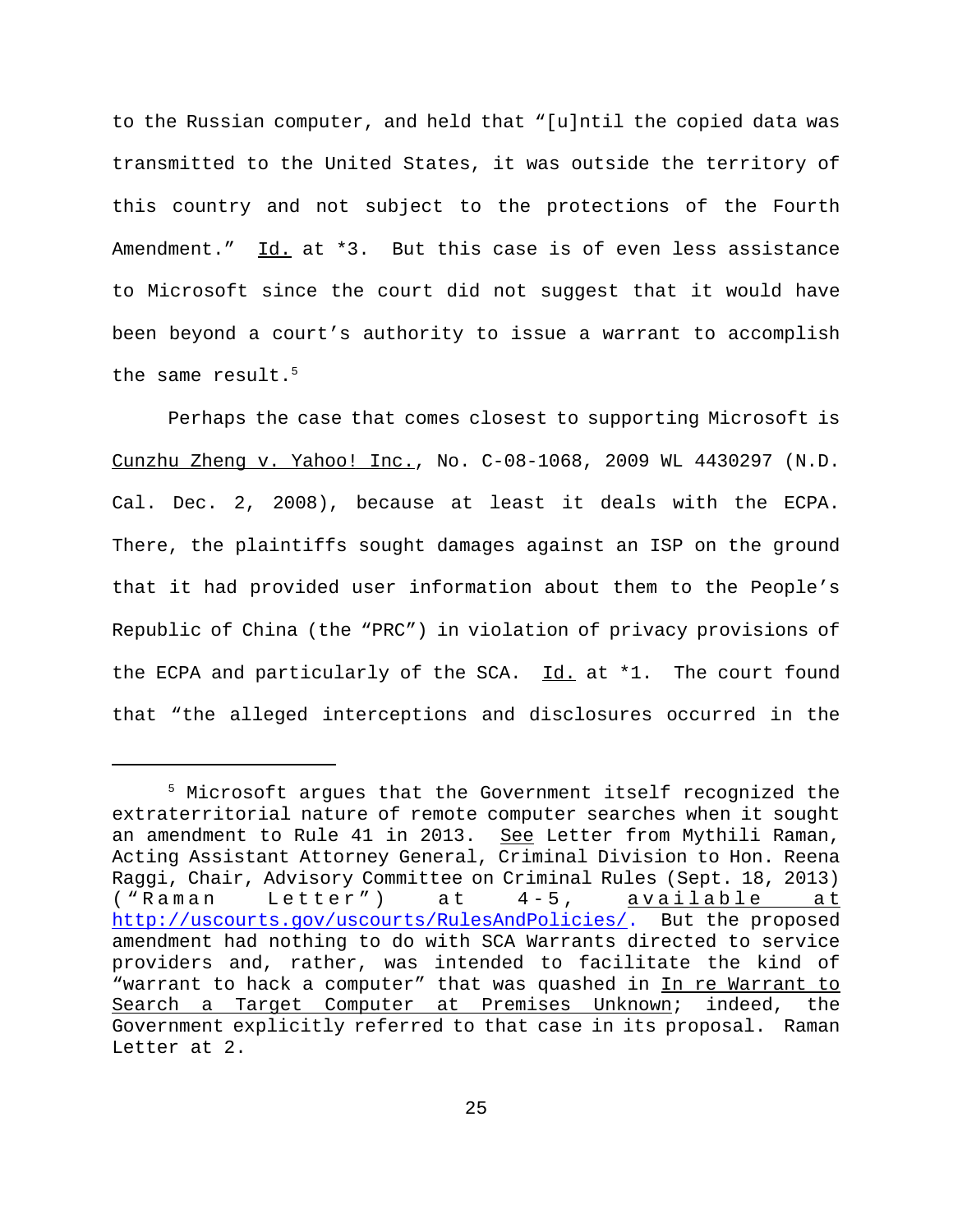PRC,"  $id.$  at  $*4$ , and as a result, dismissed the action on the ground that "[p]laintiffs point to no language in the ECPA itself, nor to any statement in the legislative history of the ECPA, indicating Congress intended that the ECPA . . . apply to activities occurring outside the United States,"  $id_1$  at  $*3$ . But this language, too, does not advance Microsoft's cause. The fact that protections against "interceptions and disclosures" may not apply where those activities take place abroad hardly indicates that Congress intended to limit the ability of law enforcement agents to obtain account information from domestic service providers who happen to store that information overseas.

#### Conclusion

Even when applied to information that is stored in servers abroad, an SCA Warrant does not violate the presumption against extraterritorial application of American law. Accordingly, Microsoft's motion to quash in part the warrant at issue is denied.

SO ORDERED.

 $C$ - frances  $J\mathcal{I}$ 

FRANCIS IV UNITED STATES MAGISTRATE JUDGE

Dated: New York, New York April 25, 2014